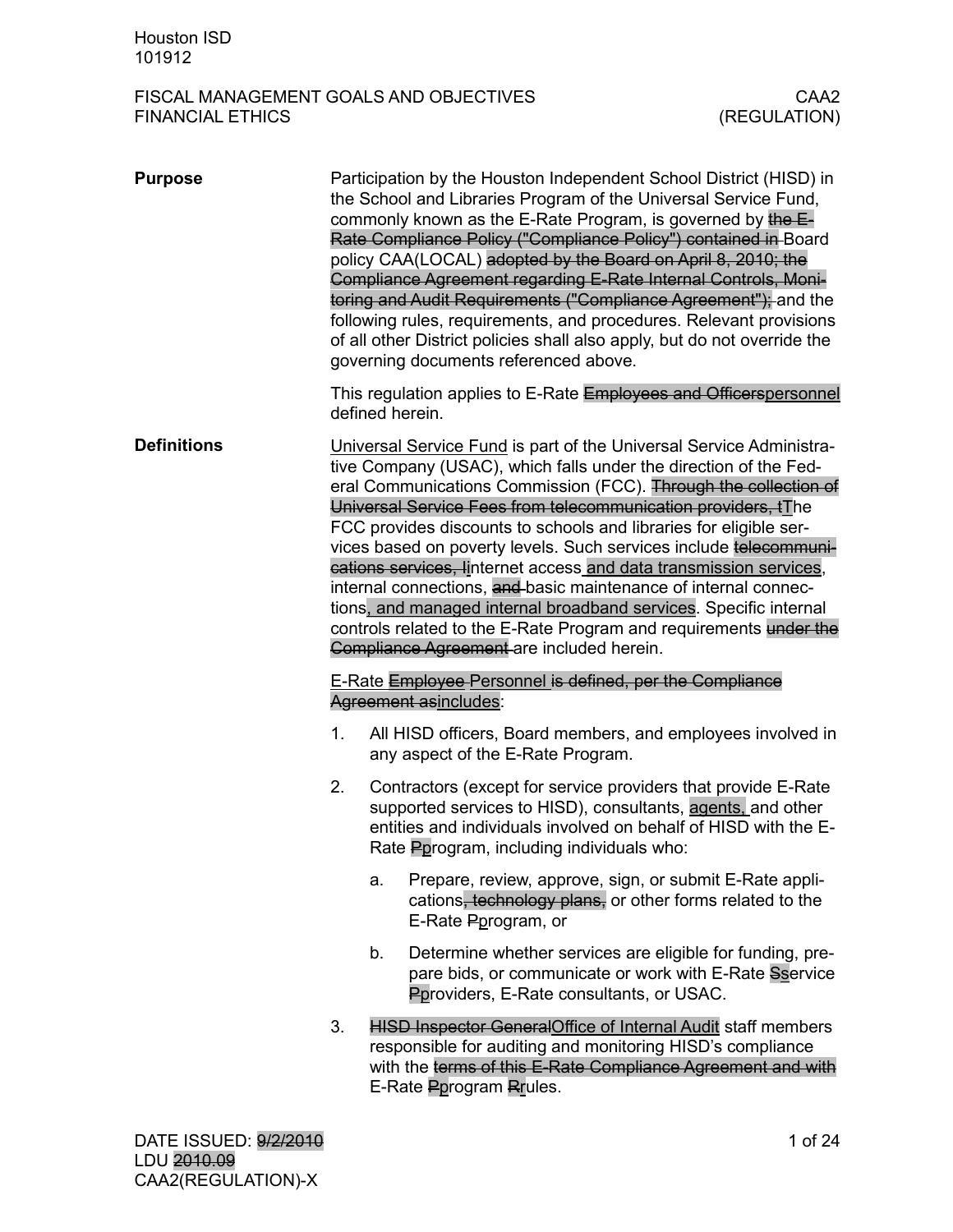### 4. The ethics and compliance officer who oversees E-Rate compliance.

E-Rate Vendor/Service Provider is defined as any external entity or individual, and any affiliates, involved in any aspect of the HISD E-Rate Pprogram, including but not limited to:

- Parent companiesy;
- Subsidiary companies;
- Joint ventures;
- Resellers;
- Consultants/contractors of the above entities;
- Board members/officers/owners of the above entities:
- Employees/representatives/salespersons of the above entities; and
- A list of E-Rate Vvendors/Sservice Pproviders for the District are provided in CAA(EXHIBIT)can be found in the HISD Directory under Office of Ethics & Compliance -> E-rate Links.

Business day is defined, per the Compliance Agreement, as any day other than a Saturday, Sunday, or a day on which the District's Central Office is closed, as set forth in the District's applicable calendar for administrative employees.

Certification pursuant to this procedure shall be supported by an affidavit or declaration under penalty of perjury, signed and dated by an authorized officer or representative of HISD with personal knowledge of the representations provided, verifying the truth and accuracy of the information therein and that all of the information required has been provided. If such officer or representative is relying on the personal knowledge of any other individual, rather than his or her knowledge, such officer or representative shall provide separate affidavits or declarations of each such individual.

Approval or Sign off, for the purposes of this regulation, shall be evidenced by a formal signature of the applicable personnel that can be provided as evidence to any federal regulator, Inspector General, or HISD officer.

**E-Rate SWAT teamEthics and Compliance Officer Objectives** 

The E-Rate Compliance Officer shall create a SWAT Team who will serve as the major oversight body for all E-Rate matters. The executive sponsor of the team shall be the Superintendent and the chairman shall be the E-Rate Compliance Officer. The steering committee of the team shall be representatives of the Superinten-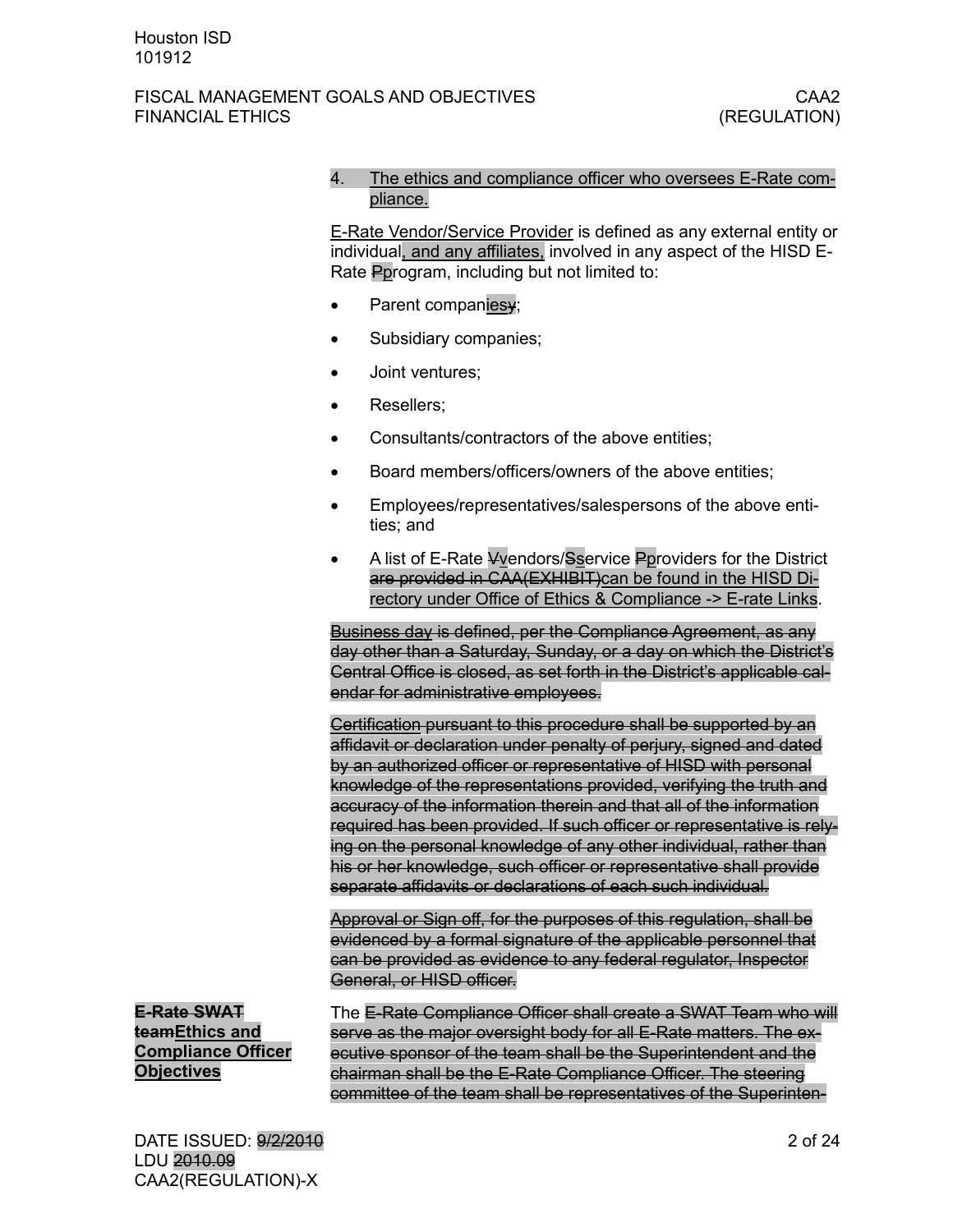|                                                   |    | dent's cabinet. Meetings will be held with the steering committee as<br>appropriate. SWAT Team members will be selected from key de-<br>partments that impact the District's E-Rate Program and shall be<br>key contributors to the followingethics and compliance officer's ob-<br>jectives will be to:                                                                                                                                                                                                                                                                                         |
|---------------------------------------------------|----|--------------------------------------------------------------------------------------------------------------------------------------------------------------------------------------------------------------------------------------------------------------------------------------------------------------------------------------------------------------------------------------------------------------------------------------------------------------------------------------------------------------------------------------------------------------------------------------------------|
|                                                   | 1. | Establish and maintain an E-Rate knowledgebase to stay<br>abreast of changing regulations;                                                                                                                                                                                                                                                                                                                                                                                                                                                                                                       |
|                                                   | 2. | Maintain effective policies and procedures to comply with E-<br>Rate Pprogram Rrules and regulations;                                                                                                                                                                                                                                                                                                                                                                                                                                                                                            |
|                                                   | 3. | Assist in overall compliance of this regulation;                                                                                                                                                                                                                                                                                                                                                                                                                                                                                                                                                 |
|                                                   | 4. | Provide leadership by acting as a "change agent" for the Dis-<br>trict; and                                                                                                                                                                                                                                                                                                                                                                                                                                                                                                                      |
|                                                   | 5. | Other matters of importance for the District's success.                                                                                                                                                                                                                                                                                                                                                                                                                                                                                                                                          |
| <b>Key Compliance</b><br><b>Requirements</b>      |    | These requirements are intended to cover USAC E-Rate rules and<br>procedures and in some cases are more stringent than USAC re-<br>quirements. If there is any conflict between USAC rules, federal,<br>state, local, or HISD Board policies, rules, or regulations, the more<br>stringent requirement shall be followed. Employees shall consult<br>with the E-Rateethics and Ccompliance Oofficer or Office of Legal<br>Services when a conflict in Board policies, procedures, or rules ex-<br>ists or there is any doubt regarding the appropriate policy, rule, or<br>regulation to follow. |
| <b>Gifts and Conflicts of</b><br><b>Interests</b> |    | The implication from the appearance of a conflict of interests is just<br>as important as the implication from a real conflict. If an outside<br>independent party might question the intent of a transaction or rela-<br>tionship, such transaction or relationship is deemed to impact cre-<br>ate the appearance of a conflict and therefore, should be avoided.                                                                                                                                                                                                                              |
|                                                   |    | E-Rate Pprogram employees and Board memberspersonnel are<br>prohibited from accepting gifts, meals, entertainment, or anything<br>of value from any outside entity, or any consultant or other individ-<br>ual representing such an entity that provides or seeks to provide<br>goods or services pursuant to the E-Rate Pprogram either directly<br>or through any entity associated with the E-Rate Vyendor/Sservice<br>Pprovider described above. An exception applies for items of de<br>minimis intrinsic value, such as single greeting cards, basic key<br>chains, and basic pens.        |
|                                                   |    | Where an E-Rate Vvendor/Sservice Pprovider ignores the E-Rate<br>Employee or Board memberpersonnel's rejection of a gift, enter-<br>tainment, or anything of value, or if the item was accepted by mis-<br>take, such items shall either be immediately returned to the vendor<br>with an explanation that such items are not allowed pursuant to                                                                                                                                                                                                                                                |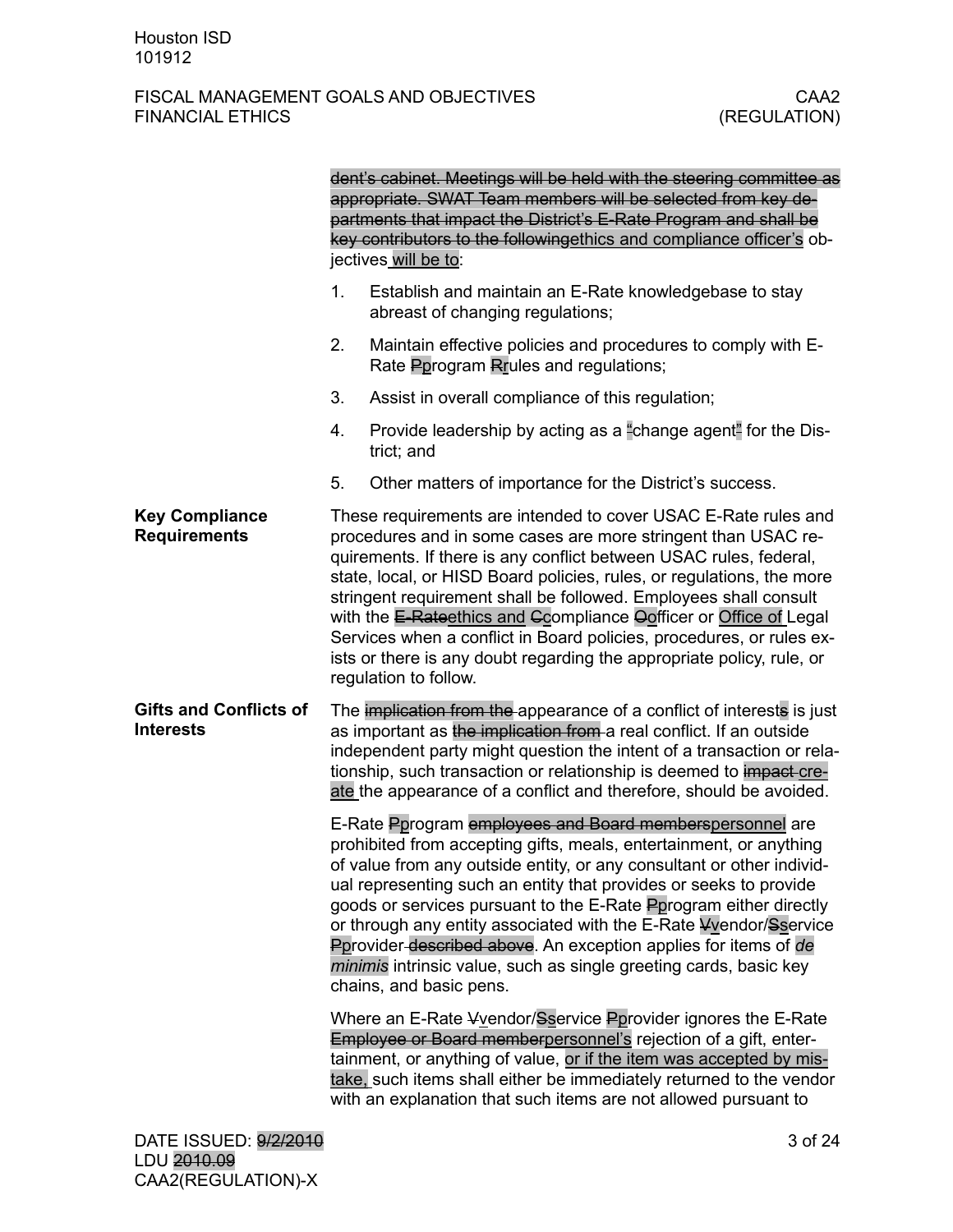|                                                                                 | District policy or immediately submitted to the <b>Inspector General's</b><br>Office of Ethics and Compliance for proper disposal or donation to<br>a charitable entity as determined by the Superintendent or design-<br>ee. The Office of Ethics and Compliance Inspector General shall<br>log the details of such occurrences, including disposition of items.<br>Such log shall be provided to the E-Rate Compliance Officer<br>monthly. Furthermore, E-Rate employees and Board membersper-<br>sonnel shall report to the E-Rateethics and Compliance Oofficer<br>all cases where gifts, entertainment, or other items of value have<br>been offered by an E-Rate Vvendor/Sservice Pprovider. The E-<br>Rate ethics and Ccompliance Oofficer shall take the appropriate<br>steps to log the details of such occurrences, including any disposi-<br>tion of items, and communicate the District's policy to such E-Rate<br><b>Vyendor or Sservice Pprovider. In addition, the E-Rate Compliance</b><br>Officer shall request such Vendor or Service Provider to certify their<br>understanding of the District's policy or risk exclusion from the Dis-<br>trict's E-Rate Program. |
|---------------------------------------------------------------------------------|----------------------------------------------------------------------------------------------------------------------------------------------------------------------------------------------------------------------------------------------------------------------------------------------------------------------------------------------------------------------------------------------------------------------------------------------------------------------------------------------------------------------------------------------------------------------------------------------------------------------------------------------------------------------------------------------------------------------------------------------------------------------------------------------------------------------------------------------------------------------------------------------------------------------------------------------------------------------------------------------------------------------------------------------------------------------------------------------------------------------------------------------------------------------------------------|
|                                                                                 | The E-Rate Compliance Officer shall design specific language as-<br>serting the District's policy and coordinate such with the District's<br>Legal Services and Procurement Departments to incorporate the<br>language in future E-Rate Requests for Proposals and contracts<br>and communication of such to all E-Rate participants.                                                                                                                                                                                                                                                                                                                                                                                                                                                                                                                                                                                                                                                                                                                                                                                                                                                  |
|                                                                                 | Any questions regarding gifts and conflicts of interests should be<br>communicated to the E-Rate Compliance Office or E-Rate Hotline<br>[see E-RATE HOTLINE and CONTACT INFORMATION, below].                                                                                                                                                                                                                                                                                                                                                                                                                                                                                                                                                                                                                                                                                                                                                                                                                                                                                                                                                                                           |
| <b>Mandatory Quiet</b><br><b>Period</b>                                         | Upon issuance of an RFP, bid, or other competitive solicitation and<br>until the day after approval of the awarded contract by the Board of<br>Education at an appropriately called meeting, E-Rate Program em-<br>ployeespersonnel, to the best of their knowledge, shall not com-<br>municate with any E-Rate Vvendor/Sservice Pprovider, related of-<br>ficers, and/or key employees for a 30-day calendar period prior to<br>the issuance of a "request for proposal" and until contract execu-<br>tion, except for certain limited conditions allowed to the Procure-<br>ment Department as provided by the Compliance Agreement. The<br>quiet period does not apply to existing contracts.                                                                                                                                                                                                                                                                                                                                                                                                                                                                                       |
| <b>Maintenance of E-</b><br>Rate Vendor /<br><b>Service Provider</b><br>Listing | The E-Rateethics and Ccompliance Oofficer shall develop and<br>maintain an E-Rate Vendor/Service Provider Listing with assis-<br>tance from the Technology Department, Office of Legal Services,<br>and Procurement-Purchasing Services Departments.                                                                                                                                                                                                                                                                                                                                                                                                                                                                                                                                                                                                                                                                                                                                                                                                                                                                                                                                   |
| <b>Quarterly Analysis</b>                                                       | The District shall utilize Dunn and Bradstreet software and/or vari-<br>ous internet sites such as Edgar filings to maintain an accurate E-<br>Rate Vendor/Service Provider listing as possible. This analysis                                                                                                                                                                                                                                                                                                                                                                                                                                                                                                                                                                                                                                                                                                                                                                                                                                                                                                                                                                         |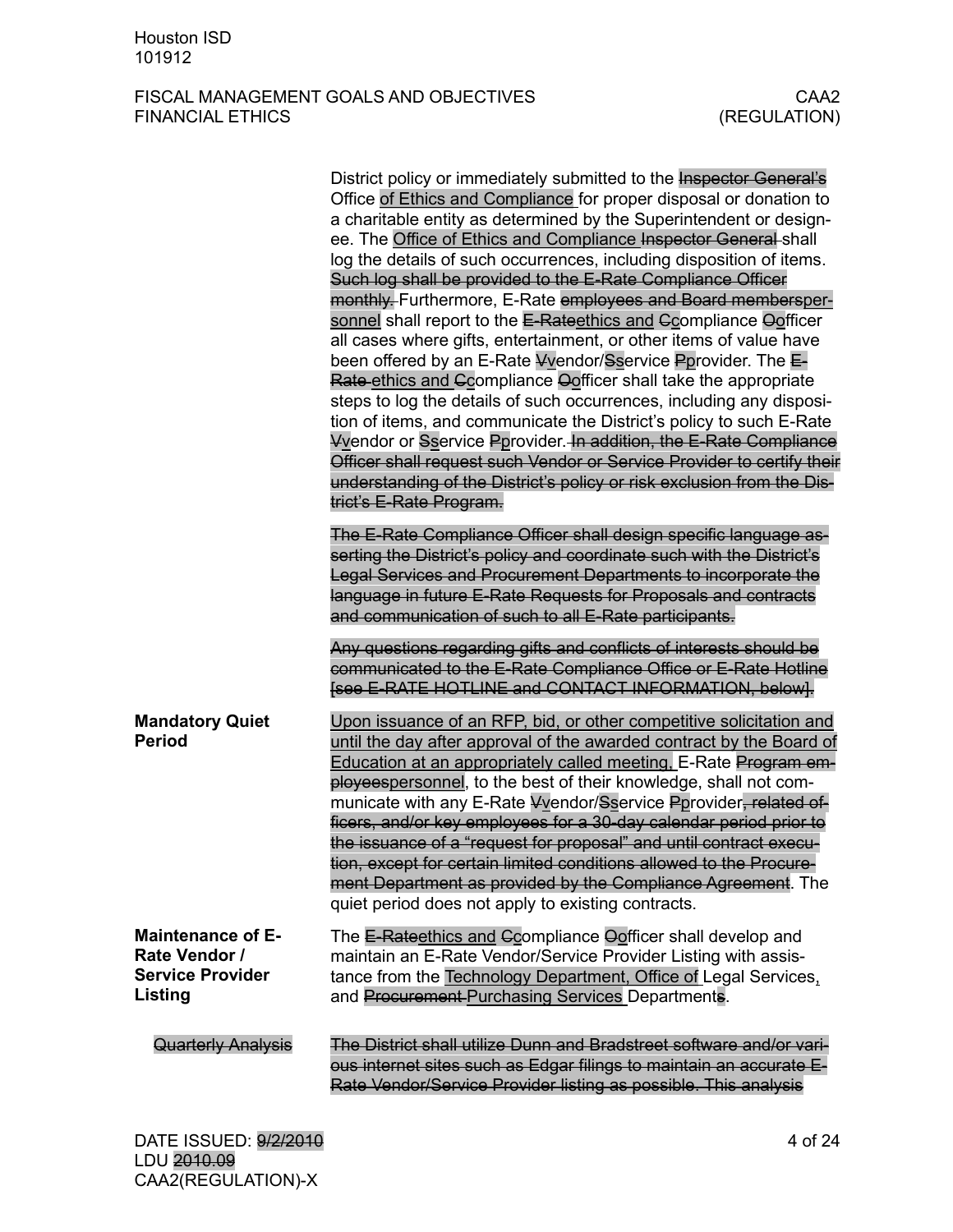|                                                                                 | shall include all entities and individuals included in the definition of<br>an E-Rate Vendor/Service Provider.                                                                                                                                                                                                                                                                                                                                                                                                                                                                                                                                                                                                                                                                                                                                                                                                                                                                    |
|---------------------------------------------------------------------------------|-----------------------------------------------------------------------------------------------------------------------------------------------------------------------------------------------------------------------------------------------------------------------------------------------------------------------------------------------------------------------------------------------------------------------------------------------------------------------------------------------------------------------------------------------------------------------------------------------------------------------------------------------------------------------------------------------------------------------------------------------------------------------------------------------------------------------------------------------------------------------------------------------------------------------------------------------------------------------------------|
| <b>Quarterly Validation</b>                                                     | Upon completion, this listing shall be provided to the appropriate<br>representative of the E-Rate Vendor/Service Provider for validation<br>and update where appropriate. Once validated, the E-Rate Ven-<br>dor/Service Provider Listing shall be updated on the HISD Connect<br>website and communicated every three months to E-Rate Employ-<br>ees/Board Members. Any known changes to the E-Rate Ven-<br>dor/Service Provider Listing in between such quarterly analysis<br>shall also be shown on the HISD Connect Web site and communi-<br>cated to E-Rate employees/Board members. A historical audit trail<br>shall be maintained for each quarterly report generated, and rec-<br>ords shall be retained in accordance with the DOCUMENT RE-<br><b>TENTION section below.</b>                                                                                                                                                                                          |
| <b>Maintenance of E-</b><br>Rate Employee and<br><b>Board Member</b><br>Listing | The E-Rate Compliance Officer shall coordinate the routine<br>maintenance of the E-Rate Employee/Board Member Listing with<br>the applicable departments involved with E-Rate matters. This list-<br>ing is filed by the E-Rate Compliance Officer and retained in ac-<br>cordance with the DOCUMENT RETENTION section below. Such<br>listing shall be used to coordinate training requirements for new<br>employees and all employees on an annual basis. In addition, this<br>listing shall be used to communicate modifications to applicable<br>policies, procedures, and rules.                                                                                                                                                                                                                                                                                                                                                                                              |
|                                                                                 | A report shall be generated every Tuesday and Thursday, exclud-<br>ing District holidays, by the Enterprise Resource Planning Depart-<br>ment from the PeopleSoft System to identify new employees (re-<br>gardless of E-Rate classification). This report shall be routed to<br>applicable department heads over departments involved with E-<br>Rate matters by the E-Rate Compliance Officer to specifically iden-<br>tify any employees meeting the definition of an E-Rate Employee<br>noted above. Department heads or their designee in their absence<br>shall review such report and communicate new E-Rate Employees<br>within one business day to the E-Rate Compliance Officer. This is<br>important because such employees must receive certain policies,<br>rules, and procedures in a timely fashion. The E-Rate Compliance<br>Officer shall update the E-Rate Employee/Board Member Listing<br>and carry out the responsibilities related to training shown below. |
| <b>Education / Training</b><br>Program                                          | The E-Rateethics and Ccompliance Oofficer shall establish a pro-<br>gram to educate and train all E-Rate Employees and Board Mem-<br>berspersonnel on an annual basis. Such training It shall incorporate<br>materials from USAC, and provide information about: (i) E-Rate<br>Porogram Rrules (as periodically updated), the Compliance Policy,<br>applicable federal, state and local procurement laws, HISD conflict<br>of interest and gift policies, and the prohibition on gifts and other                                                                                                                                                                                                                                                                                                                                                                                                                                                                                  |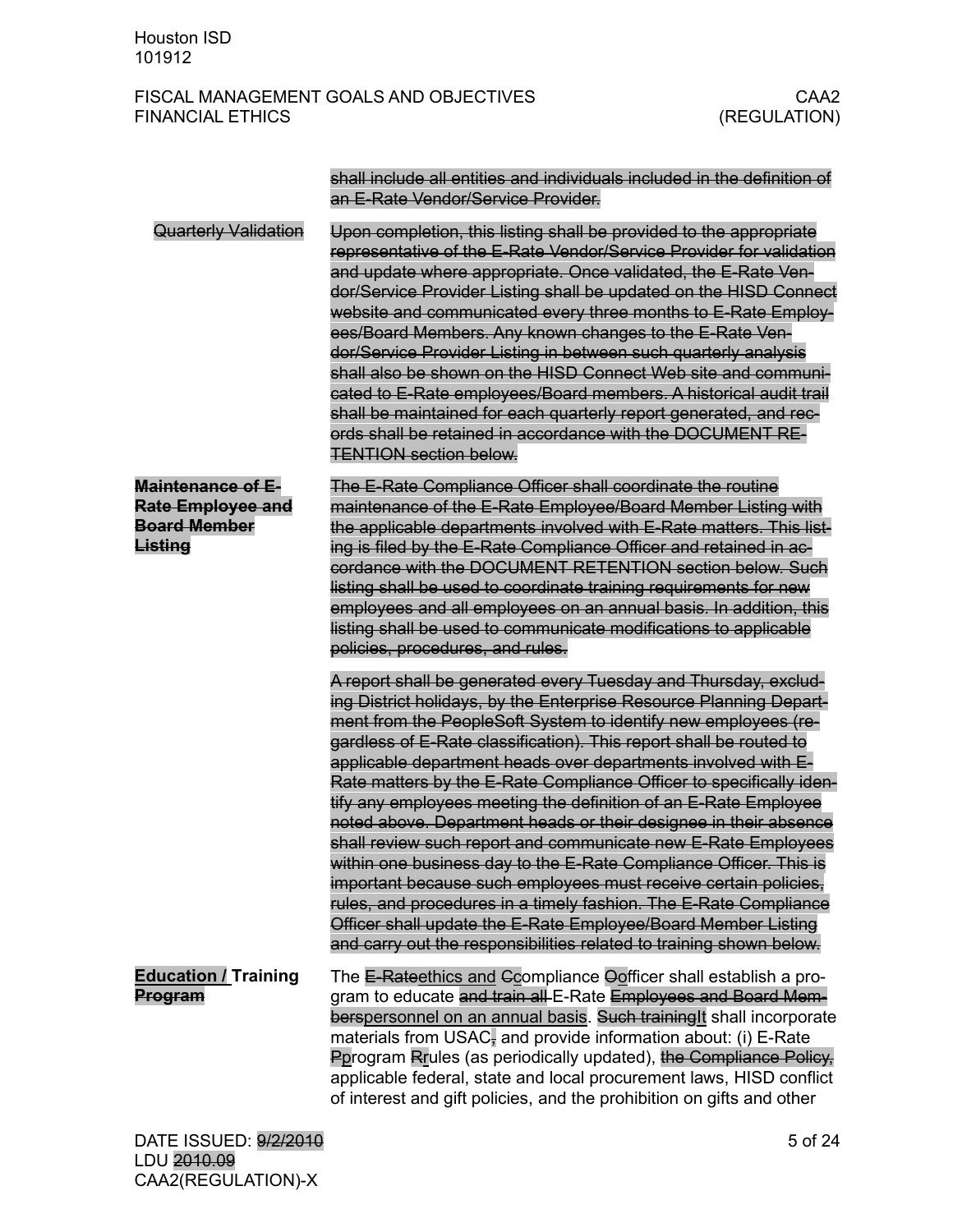|                            | things of value; (ii) those particular E-Rate Pprogram Rrules re-<br>garding submission of invoices to USAC, and the Commission's<br>rules and orders requiring a "fair and open" competitive bidding<br>process; and (iii) the consequences of noncompliance with E-Rate<br>Pprogram Rrules. E-Rate Employees and Board Members shall be<br>trained at least annually. New E-Rate Employee and Board Mem-<br>bers shall be trained within 45 business days of employment or as-<br>sumption of E-Rate Program duties and at least annually thereaf-<br>ter.                                                                                                                                                                       |
|----------------------------|------------------------------------------------------------------------------------------------------------------------------------------------------------------------------------------------------------------------------------------------------------------------------------------------------------------------------------------------------------------------------------------------------------------------------------------------------------------------------------------------------------------------------------------------------------------------------------------------------------------------------------------------------------------------------------------------------------------------------------|
|                            | As part of its E-Rate training program, the E-Rate Compliance Of-<br>ficer shall distribute USAC's weekly Schools and Libraries News<br>Brief electronically to each E-Rate Employee/Board Member. Such<br>new brief shall be reviewed by each E-Rate Employee/Board<br>Member. The E-Rateethics and Ccompliance Oofficer and other<br>appropriate HISD representatives shall attend training sessions<br>that USAC offers annually.                                                                                                                                                                                                                                                                                               |
|                            | The E-Rate Compliance Officer shall require all E-Rate Program<br>Employees/Board Members to certify that they have attended E-<br>Rate Compliance training. Such certifications shall be retained by<br>the E-Rate Compliance Office in accordance with record retention<br>requirements set forth in 47 CFR 54.516, and also in accordance<br>with the guidance in the Schools and Libraries Universal Service<br>Support Mechanism, Fifth Report and Order, 19 FCC Red 15808,<br>15823-25 (2004).                                                                                                                                                                                                                               |
|                            | The E-Rate Compliance Officer shall provide: a) policies, rules and<br>regulations relating to gifts, conflicts of interest, and ethics from all<br>sources including federal, state, local and District, and b) policies,<br>rules and regulations specific to E-Rate Program Rules from USAC<br>and the District to each federal regulator named in the Compliance<br>Agreement and each E-Rate Employee/Board Member no later<br>than ten business days of adoption or approved modification and at<br>least annually thereafter. New E-Rate Employees/Board Members<br>shall also receive such items within ten business days of employ-<br>ment or assumption of E-Rate Program duties and at least annual-<br>ly thereafter. |
| <b>Internal Monitoring</b> | The Inspector General is responsible for monitoring the perfor-<br>mance of the E-Rate Compliance Officer and the District's compli-<br>ance with the Compliance Agreement, Compliance Policy, and E-<br>Rate Program Rules, requirements, and procedures. In addition,<br>the Inspector General must evaluate the effectiveness of any man-<br>agement changes to the control infrastructure resulting from<br>known, alleged, or suspected noncompliance of material violations.                                                                                                                                                                                                                                                 |
|                            | Periodic risk assessments conducted by the <b>Inspector General-</b><br>Office of Internal Audit shall include risks associated with the E-                                                                                                                                                                                                                                                                                                                                                                                                                                                                                                                                                                                        |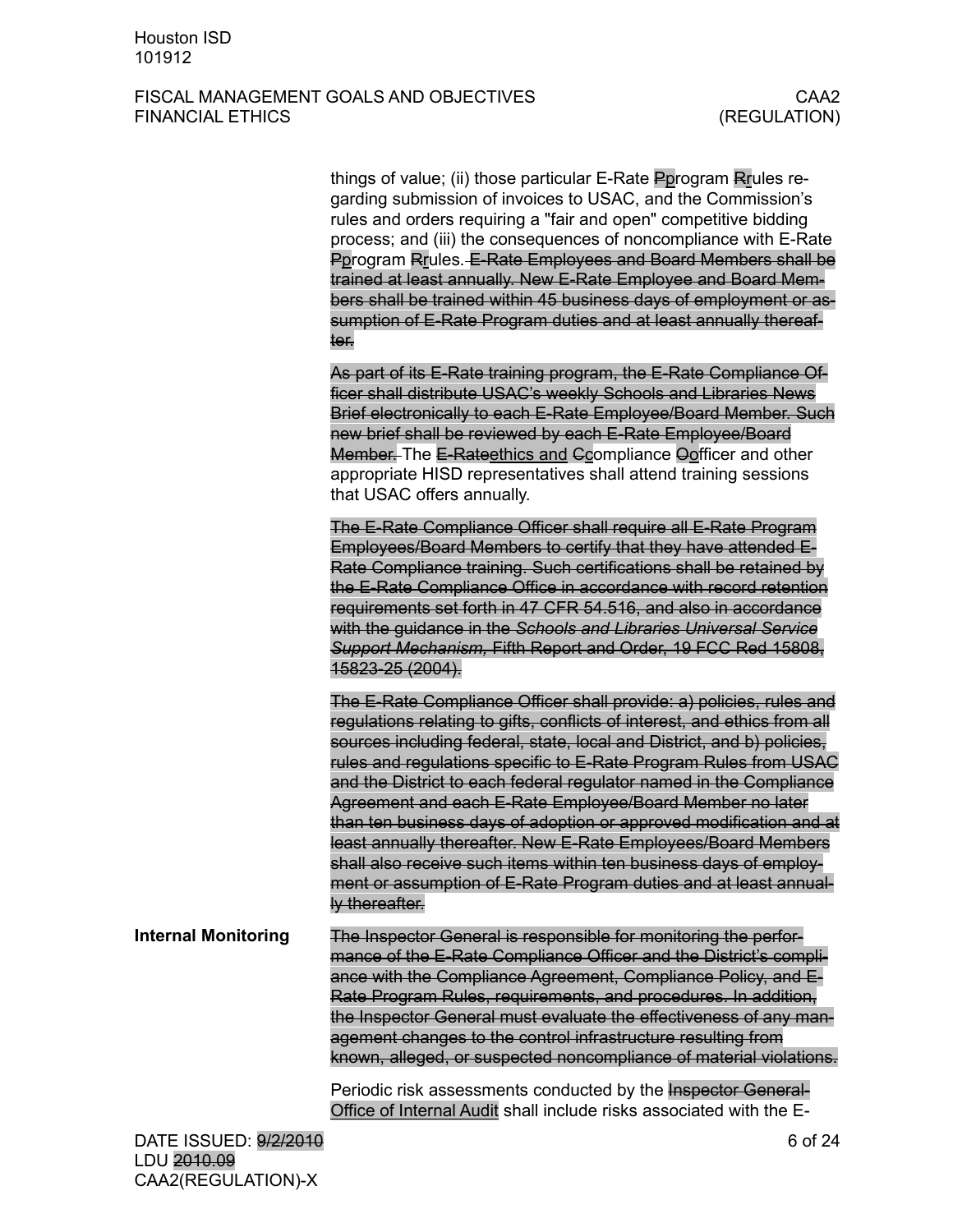|                                                      | Rate Pprogram and adherence to the Compliance Agreement.<br>Where appropriate, the annual internal audit plan shall include au-<br>dit projects covering such areas. Such audit projects shall include,<br>but not be limited to, an evaluation of the District's implementation<br>of internal controls and procedures to comply with the Compliance<br>Agreement, Compliance Policy, and E-Rate Program Rules, and<br>other requirements. Reports shall be issued to the Board of Educa-<br>tion, Superintendent and E-Rate Compliance Officer. Where ap-<br>propriate, audits shall be conducted in accordance with Generally<br>Accepted Government Auditing Standards (GAGAS). Audit projects<br>shall also consider a review of actual payments to vendors by<br>USAC or the District to determine if such payments are proper<br>payment for goods and services provided. The report shall make<br>appropriate recommendations where necessary to improve the ef-<br>ficiency and effectiveness of overall compliance and include man-<br>agement's plan of action to mitigate control weaknesses or resolve<br>audit findings. Reports shall be made available to USAC upon re-<br>quest. Appropriate follow-up shall be conducted to ensure ade-<br>quate closure of audit findings prior to subsequent year's funding<br>requests. |
|------------------------------------------------------|----------------------------------------------------------------------------------------------------------------------------------------------------------------------------------------------------------------------------------------------------------------------------------------------------------------------------------------------------------------------------------------------------------------------------------------------------------------------------------------------------------------------------------------------------------------------------------------------------------------------------------------------------------------------------------------------------------------------------------------------------------------------------------------------------------------------------------------------------------------------------------------------------------------------------------------------------------------------------------------------------------------------------------------------------------------------------------------------------------------------------------------------------------------------------------------------------------------------------------------------------------------------------------------------------------------------------------------------|
| <b>Quarterly Reports to</b><br><b>Superintendent</b> | The E-Rate Compliance officer shall report regularly, at least quar-<br>terly, to the Superintendent about actions taken to enforce the<br>Compliance Agreement, Compliance Policy, and E-Rate Program<br>rules, requirements, and procedures. This report shall include any<br>actions taken in response to any complaints or reports received,<br>including the E-Rate Hotline, internal audit report, or anonymous<br>tip.                                                                                                                                                                                                                                                                                                                                                                                                                                                                                                                                                                                                                                                                                                                                                                                                                                                                                                                |
| <b>E-Rate Hotline</b>                                | The Inspector GeneralOffice of Ethics and Compliance shall: (i)<br>publicize the USAC E-Rate whistleblower telephone numberhotline<br>(1-888-203-8100); (ii) create and publicize the availability of an in-<br>ternal HISD E-Rate Ethics hotline (1-800-483-2757455-9551) that<br>HISD employees and other persons can use to anonymously re-<br>port any known, alleged, or suspected noncompliance; and (iii)<br>monitor the internal HISD E-Rate Ethics hotline and investigate any<br>matter reported. The HISD E-RateEthics hotline shall be available<br>24 hours a day, seven days a week, and shall include prompts in<br>English and Spanish.                                                                                                                                                                                                                                                                                                                                                                                                                                                                                                                                                                                                                                                                                      |
|                                                      | Upon receipt of any E-Rate matter reported, the Inspector General<br>shall follow standard departmental procedures to investigate the<br>matter. In addition, the Inspector General shall notify the E-Rate<br>Compliance Officer, Superintendent, and federal regulators listed in<br>the Compliance Agreement and follow the steps shown in the<br>NONCOMPLIANCE section below. In all cases, a thorough investi-<br>gation shall be conducted and final conclusions reached by the In-<br>spector General's Office, who shall be independent of E-Rate mat-                                                                                                                                                                                                                                                                                                                                                                                                                                                                                                                                                                                                                                                                                                                                                                               |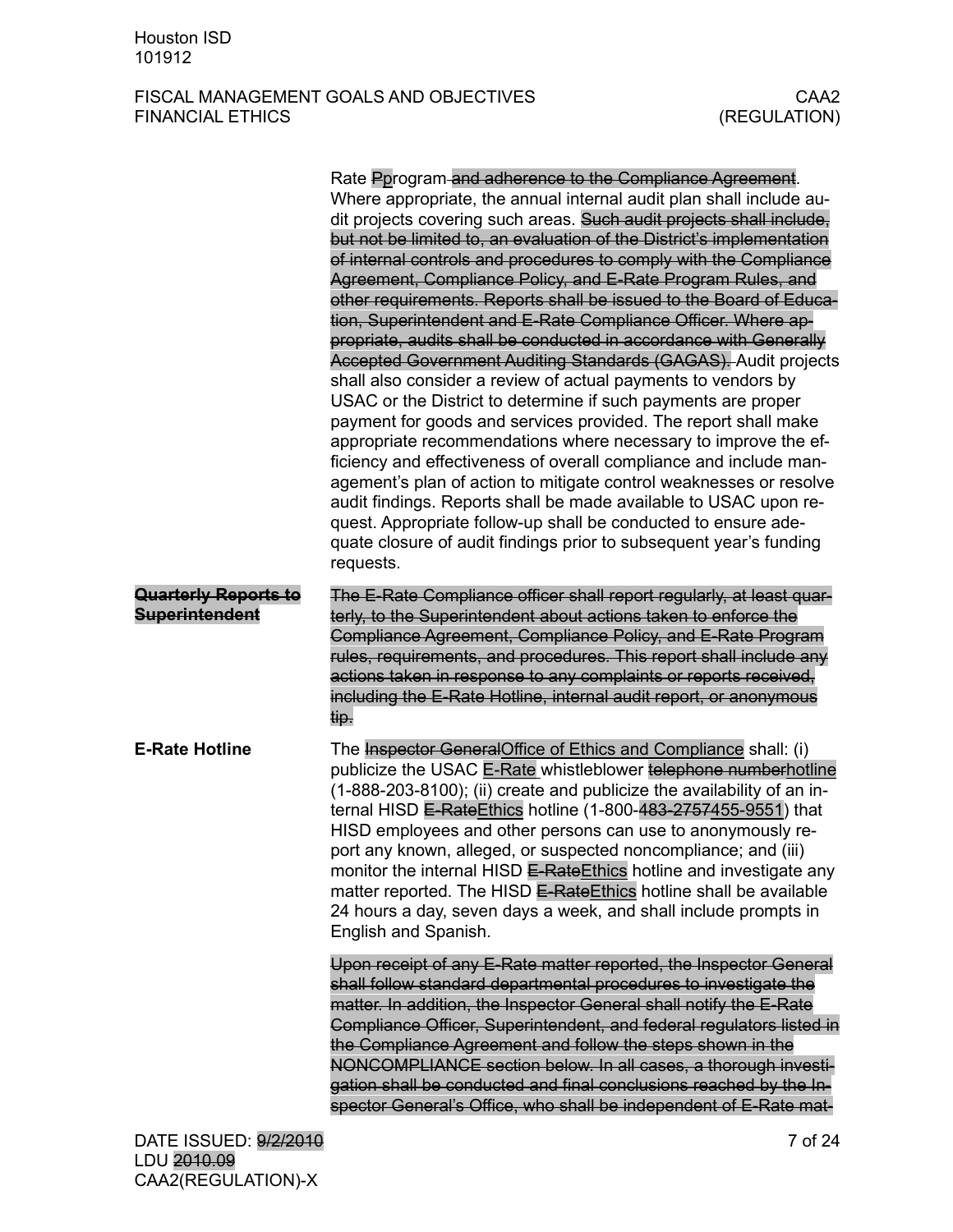|                                             | ters. A full audit trail shall be maintained of all evidence obtained to<br>support conclusions and recommendations reached.                                                                                                                                                                                                                                                                                                                                                                                                                                                                                                                                                                                                                                                                                                                                                                                                                  |
|---------------------------------------------|-----------------------------------------------------------------------------------------------------------------------------------------------------------------------------------------------------------------------------------------------------------------------------------------------------------------------------------------------------------------------------------------------------------------------------------------------------------------------------------------------------------------------------------------------------------------------------------------------------------------------------------------------------------------------------------------------------------------------------------------------------------------------------------------------------------------------------------------------------------------------------------------------------------------------------------------------|
|                                             | A formal report shall be issued at least quarterly to the Superinten-<br>dent and E-Rate Compliance Officer. The report shall include ac-<br>tions taken and those that should be taken to enforce E-Rate Pro-<br>gram Rules, the Compliance Agreement, and the Compliance<br>Policy, including responses to any anonymous complaints or re-<br>ports received.                                                                                                                                                                                                                                                                                                                                                                                                                                                                                                                                                                               |
| Noncompliance<br><b>Material Violations</b> | The E-Rate Compliance Officer, Inspector General, and Superin-<br>tendent shall report any known, alleged, or suspected non-<br>compliance involving material violations to each other and the fed-<br>eral regulators listed in the Compliance Agreement, within five<br>business days, and provide a detail summary of the surrounding<br>circumstances within ten business days.                                                                                                                                                                                                                                                                                                                                                                                                                                                                                                                                                           |
|                                             | The E-Rate Compliance Officer and management team shall identi-<br>fy the root cause of such violations and make appropriate revisions<br>to the control environment to ensure effective management over-<br>sight of the E-Rate Program. The Inspector General shall validate<br>the effectiveness of such changes.                                                                                                                                                                                                                                                                                                                                                                                                                                                                                                                                                                                                                          |
| Non-Material<br>Violations                  | In the case on non-material violations of known, alleged, or sus-<br>pected noncompliance, the E-Rate Compliance Officer and Super-<br>intendent shall provide to the Inspector General, every two months<br>and at least one week prior to the due date, starting with a due<br>date of May 1, 2010, the information that identifies and describes<br>each such violation of which they have knowledge that has not<br>been identified in prior reports, as well as information describing<br>any violations previously identified in these reports that have not<br>been remedied. In addition, the E-Rate Compliance Officer and<br>Superintendent shall certify that they have satisfied their obliga-<br>tions regarding known, alleged, or suspected noncompliance of<br>non-material violations.                                                                                                                                       |
|                                             | The Inspector General shall be responsible for compiling a report<br>that identifies and describes known, alleged, or suspected non-<br>compliance of non-material violations of which the Inspector Gen-<br>eral has knowledge that has not been identified in prior reports, as<br>well as information describing any violations previously identified in<br>these reports that have not been remedied. In preparing these re-<br>ports, the Inspector General shall include information provided by<br>both the Superintendent and the E-Rate Compliance Officer, which<br>shall be incorporated into the report together with the information<br>the Inspector General has independently obtained in carrying out<br>his duties. Each such report shall contain a certification of the In-<br>spector General that he has satisfied his obligations. If for any such<br>report, the Inspector General has not, despite his reasonable ef- |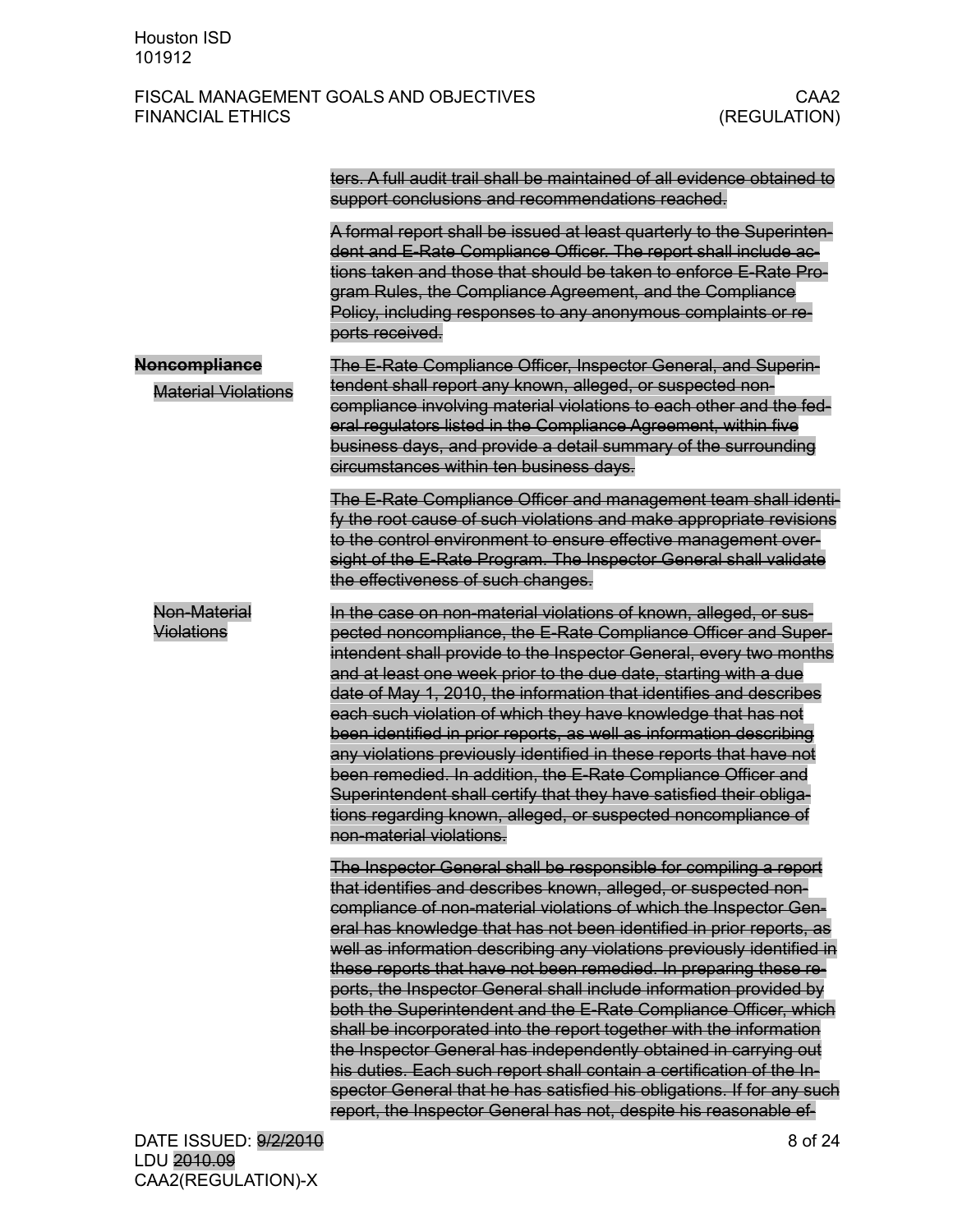|                                                               | forts, obtained the information required to be provided to him, un-<br>der the terms of the Compliance Agreement, by either the Superin-<br>tendent or E-Rate Compliance Officer, he shall so indicate con-<br>spicuously in the report. Otherwise, these reports shall contain the<br>certifications of the Superintendent and the E-Rate Compliance<br>Officer. The first such report describing non-material violations shall<br>be submitted to the E-Rate Compliance Officer, the Superinten-<br>dent, and federal regulators listed in the Compliance Agreement no<br>later than May 1, 2010, and subsequent reports shall be prepared<br>and submitted every two months thereafter, by the first day of each<br>month.          |
|---------------------------------------------------------------|----------------------------------------------------------------------------------------------------------------------------------------------------------------------------------------------------------------------------------------------------------------------------------------------------------------------------------------------------------------------------------------------------------------------------------------------------------------------------------------------------------------------------------------------------------------------------------------------------------------------------------------------------------------------------------------------------------------------------------------|
|                                                               | The E-Rate Compliance Officer and management team shall eval-<br>uate all non-material violations to identify possible trends and cu-<br>mulative impact to overall E-Rate Program controls. Corrective ac-<br>tion shall be taken where appropriate.                                                                                                                                                                                                                                                                                                                                                                                                                                                                                  |
| <b>External Audits</b><br><b>Initial Independent</b><br>Audit | An initial audit shall be conducted by an independent party and<br>submitted to the federal regulators listed in the Compliance<br>Agreement by April 19, 2010, (within two months of the District's<br>submission of applications for funding for Funding Year 2010). The<br>audit program for such audit shall be consistent with generally ac-<br>cepted government auditing standards. The report shall evaluate<br>whether the District's competitive bidding for Funding Year 2010<br>complied with E-Rate Program Rules, all state and local procure-<br>ment laws, and any additional obligations imposed by the Compli-<br>ance Agreement. The Inspector General shall coordinate this audit<br>with the independent auditor. |
|                                                               | District management, under the coordination of the E-Rate Com-<br>pliance Officer, shall develop any necessary action plans within 30<br>calendar days of report issuance to mitigate control weaknesses<br>and resolve audit findings. Action plans shall be implemented to<br>resolve all items by District management no later than August 31,<br>2010, or where applicable, prior to any subsequent E-Rate filing.<br>Extensions beyond August 31 require approval by the E-Rate<br>Compliance Officer. Appropriate follow-ups shall be conducted by<br>the Inspector General at least every 30 calendar days from the re-<br>port issuance date to ensure adequate progress and closure of au-<br>dit findings.                   |
| <b>Annual Independent</b><br>Audit                            | An annual audit shall be conducted by an independent party and<br>submitted to the E-Rate Compliance Officer and Superintendent at<br>least by October 31 of each year. The audit report shall be included<br>with the Annual Compliance Report distributed to the federal regu-<br>lators listed in the Compliance Agreement on December 31 of each<br>year. The E-Rate Compliance Officer shall coordinate this audit<br>with the independent auditor and shall oversee the audit program.                                                                                                                                                                                                                                           |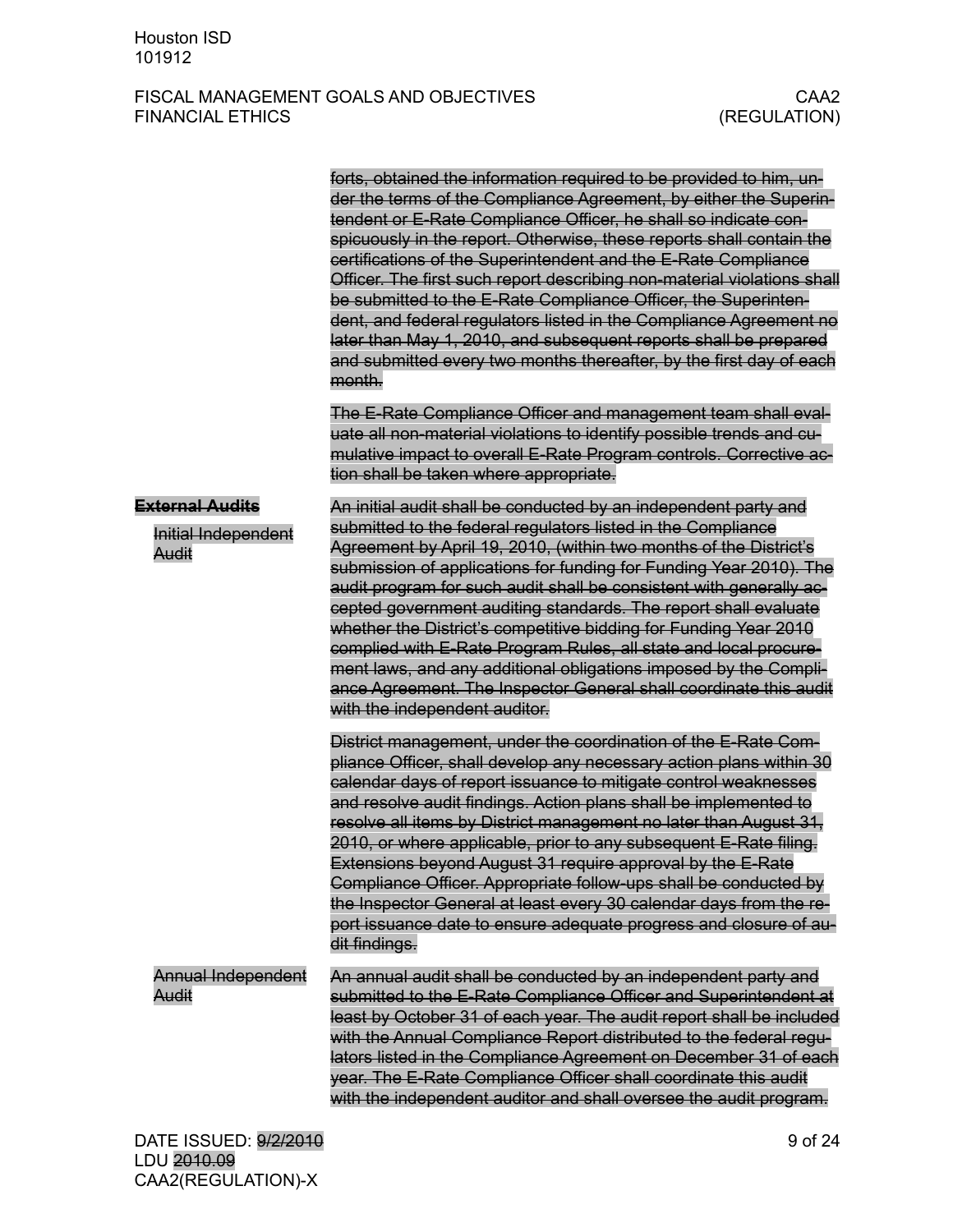|                                          | The annual audits shall be designed to ensure the District is com-<br>plying with the terms of the Compliance Agreement, the Compli-<br>ance Policy, E-Rate Program Rules, and all state and local pro-<br>curement laws.<br>District management, under the coordination of the E-Rate Com-<br>pliance Officer, shall develop any necessary action plans within 30<br>calendar days of report issuance to mitigate control weaknesses<br>and resolve audit findings. Action plans shall be implemented to<br>resolve all items by District management no later than January<br>31st of each year, or where applicable, prior to any subsequent E-<br>Rate filing. Extensions beyond January 31 require approval by the<br>E-Rate Compliance Officer. Appropriate follow-ups shall be con-<br>ducted by the Inspector General at least every 30 calendar days<br>from the report issuance date to ensure adequate progress and<br>closure of audit findings. |
|------------------------------------------|-------------------------------------------------------------------------------------------------------------------------------------------------------------------------------------------------------------------------------------------------------------------------------------------------------------------------------------------------------------------------------------------------------------------------------------------------------------------------------------------------------------------------------------------------------------------------------------------------------------------------------------------------------------------------------------------------------------------------------------------------------------------------------------------------------------------------------------------------------------------------------------------------------------------------------------------------------------|
| <b>External</b><br><b>Certifications</b> | The Compliance Agreement requires the following certifications<br>that shall be retained, along with any supporting evidence in the<br>form of an audit trail, in accordance with the DOCUMENT RETEN-<br><b>TION section in the regulation:</b>                                                                                                                                                                                                                                                                                                                                                                                                                                                                                                                                                                                                                                                                                                             |
|                                          | 1. The E-Rate Compliance Officer shall certify to the federal<br>regulators listed in the Compliance Agreement that he has<br>satisfied his obligations of providing the Inspector General in-<br>formation regarding known, alleged, or suspected non-<br>compliance that involves non-material violations effective<br>April 21, 2010, and every two months thereafter. [See the<br>NONCOMPLIANCE section for additional details]                                                                                                                                                                                                                                                                                                                                                                                                                                                                                                                         |
|                                          | 2. The Superintendent will certify to the federal regulators listed<br>in the Compliance Agreement that he has satisfied his obliga-<br>tions of providing the Inspector General information regarding<br>known, alleged, or suspected noncompliance that involves<br>non-material violations effective April 21, 2010, and every two<br>months thereafter. [See the NONCOMPLIANCE section for<br>additional details]                                                                                                                                                                                                                                                                                                                                                                                                                                                                                                                                       |
|                                          | 3. The E-Rate Compliance Officer will certify to the federal regu-<br>lators listed in the Compliance Agreement that there has been<br>a thorough supervisory review performed of E-Rate forms be-<br>fore submission to USAC, effective April 8, 2010, and at least<br>every month thereafter.                                                                                                                                                                                                                                                                                                                                                                                                                                                                                                                                                                                                                                                             |
|                                          | 4. The Inspector General shall certify to the federal regulators<br>listed in the Compliance Agreement that he has satisfied his<br>obligations of compiling a report regarding known, alleged, or<br>suspected noncompliance that involves non-material viola-<br>tions, no later than May 1, 2010, and every two months there-                                                                                                                                                                                                                                                                                                                                                                                                                                                                                                                                                                                                                            |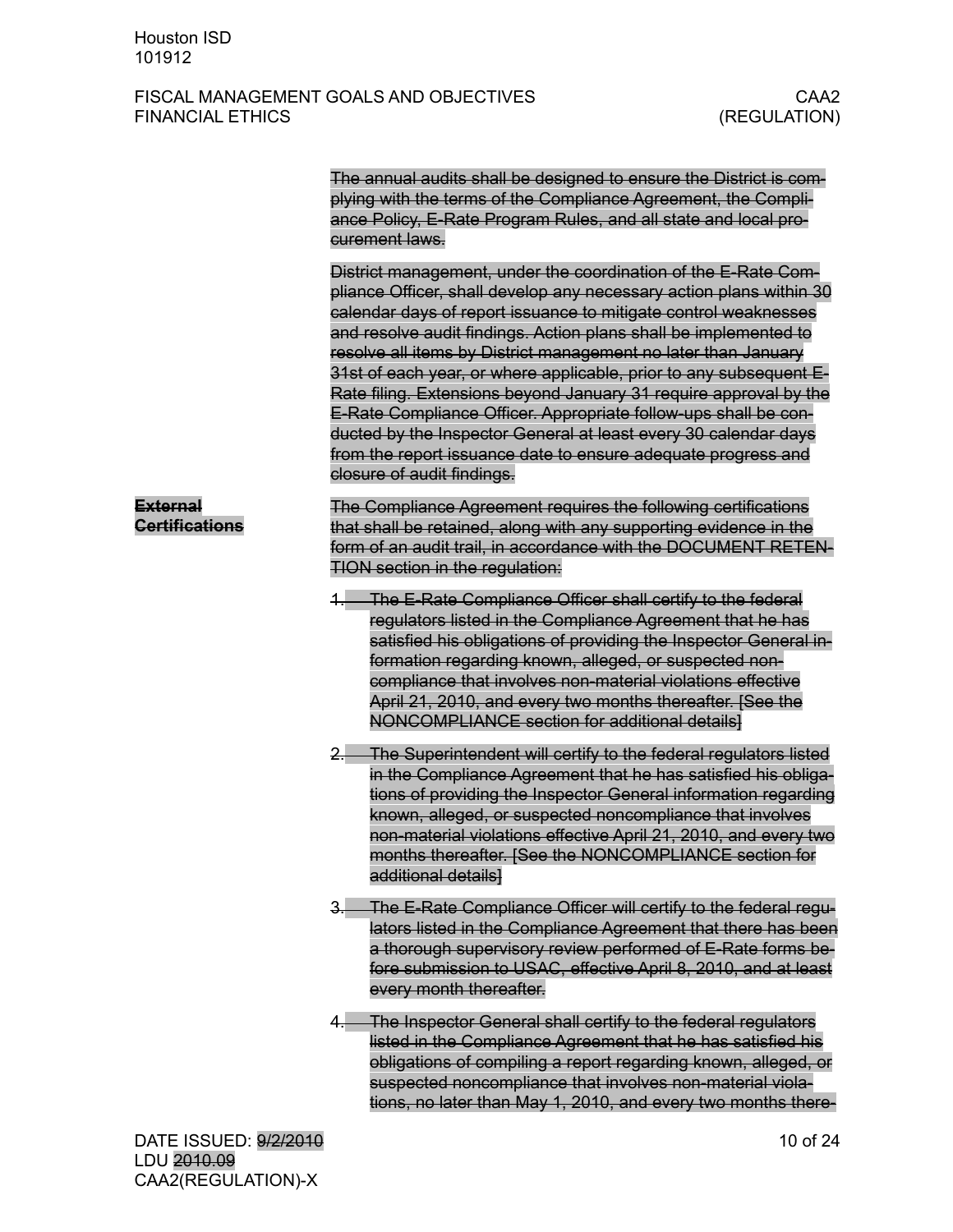after. This certification shall also include the certifications from the E-Rate Compliance Officer and Superintendent. [See the NONCOMPLIANCE section for additional details]

- 5. The E-Rate Compliance Officer shall certify to the federal regulators listed in the Compliance Agreement that initial training of each E-Rate Employee and Board member has occurred and that appropriate materials have been disseminated. [See the TRAINING PROGRAM section for additional details. The E-Rate Compliance Officer may determine to require such certifications for subsequent periods]
- 6. The E-Rate Compliance Officer shall require all E-Rate Employees and Board Members to certify that they have attended training. [See the TRAINING PROGRAM section for timing]
- 7. The E-Rate Compliance Officer shall coordinate with the Procurement Department to ensure that E-Rate Vendors/Service Providers certify to the District their requirement to provide invoices related to FCC Form 474 to the District for review prior to submission to USAC.
- 8. The E-Rate Compliance Officer and Superintendent shall certify on December 31, 2010, to the federal regulators listed in the Compliance Agreement that they reviewed and took into consideration the Initial Independent Audit Report and Annual Independent Audit Report, before the Annual Compliance Report was submitted.
- 9. The E-Rate Compliance Officer and Superintendent shall certify effective December 31, 2011, and every year thereafter, to the federal regulators listed in the Compliance Agreement that they reviewed and took into consideration the Annual Independent Audit Report before the Annual Compliance Report was submitted.
- 10. The Superintendent shall certify on April 5, 2010, to the federal regulators listed in the Compliance Agreement that all contracts entered into for Funding Year 2010 include a provision requiring the contractor to expressly acknowledge: (i) that the E-Rate Program is a federal program and that compliance with E-Rate Program Rules is a condition of receiving universal services funds; and (ii) that USAC is obligated to recover funds disbursed in violation of E-Rate Program Rules. Thereafter, this certification shall be included in each Annual Compliance Report with respect to contracts entered into as of the date of such Annual Compliance Report.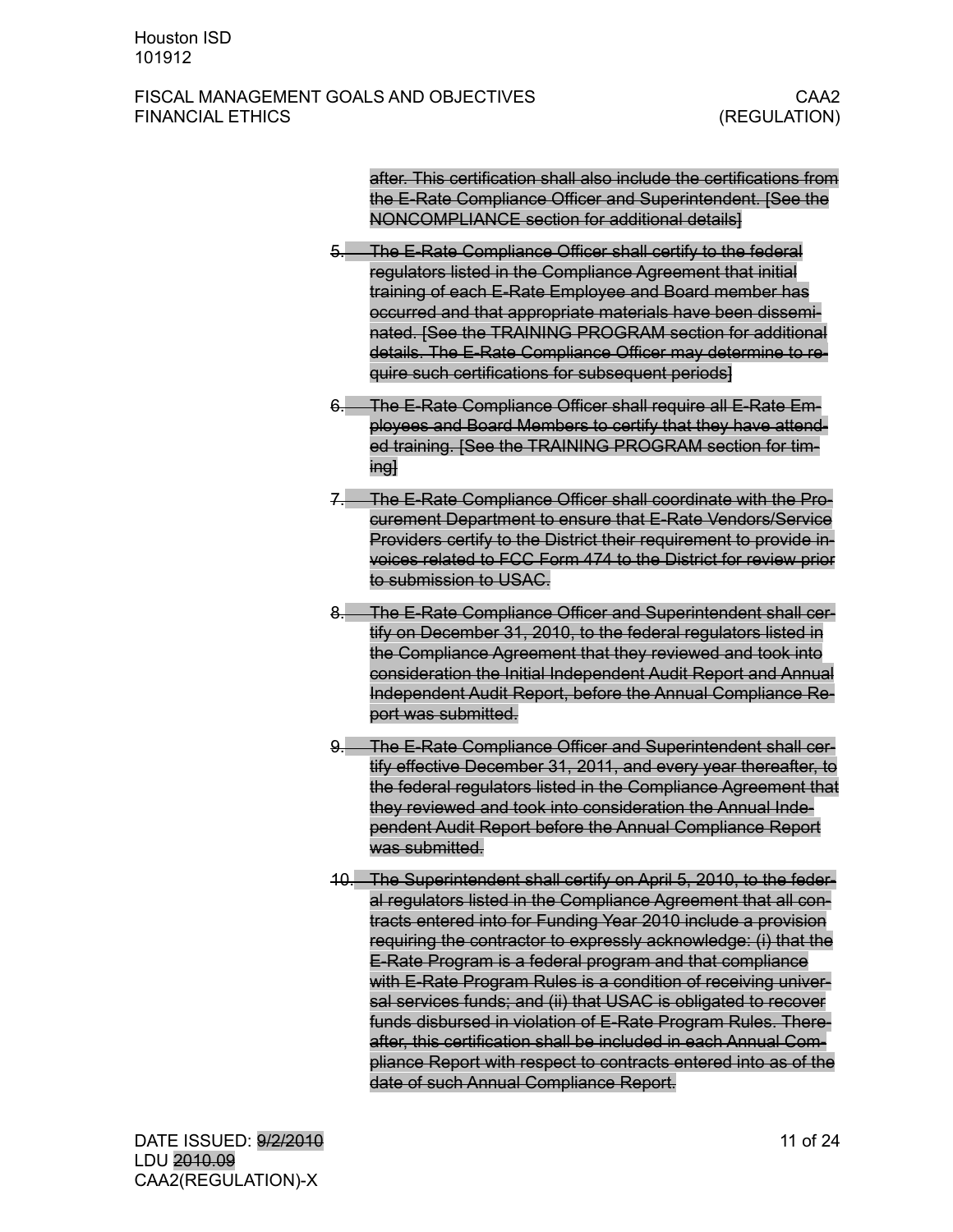|                                           | 11. The Superintendent shall certify effective December 31, 2010,<br>and every year thereafter, that: (i) all required oversight, train-<br>ing, education, reporting and other E-Rate compliance activi-<br>ties were undertaken in accordance with the requirements of<br>the Compliance Agreement and the Compliance Policy; (ii)<br>contracts associated with pending E-Rate Program funding<br>requests or commitments were entered into pursuant to a "fair<br>and open" competitive bidding process; and (iii) no person in-<br>volved in the formulation, preparation or award of any contract<br>(including the formulation of the District's technology plan re-<br>ceived gifts or benefits (monetary or non-monetary) from the<br>contractor or any individual or entity affiliated with the contrac-<br>tor. [See the ANNUAL COMPLIANCE REPORT section for al-<br>ternative steps for noncompliance]                                                                  |
|-------------------------------------------|------------------------------------------------------------------------------------------------------------------------------------------------------------------------------------------------------------------------------------------------------------------------------------------------------------------------------------------------------------------------------------------------------------------------------------------------------------------------------------------------------------------------------------------------------------------------------------------------------------------------------------------------------------------------------------------------------------------------------------------------------------------------------------------------------------------------------------------------------------------------------------------------------------------------------------------------------------------------------------|
| <b>Internal</b><br><b>Certifications</b>  | The E-Rate Compliance Officer or District management may re-<br>quire internal certifications from certain E-Rate Employees to pro-<br>vide additional acknowledgements, assurances, and understand-<br>ings of E-Rate Program Rules, District requirements, and specific<br>job duties. Such certifications are not required to be distributed to<br>the federal regulators in the Compliance Agreement, but shall be<br>provided to USAC or other regulators upon request.                                                                                                                                                                                                                                                                                                                                                                                                                                                                                                       |
| <b>Annual Compliance</b><br><b>Report</b> | The District shall submit an Annual Compliance Report to be dis-<br>tributed to the federal regulators listed in the Compliance Agree-<br>ment, effective December 31, 2010, and every year thereafter. The<br>report shall be signed under penalty of perjury by the E-Rate Com-<br>pliance Officer and Superintendent and shall describe in detail<br>HISD's (i) efforts to comply with all E-Rate Program Rules applica-<br>ble to the most recent E-Rate funding year, and (ii) efforts during<br>that same period to comply with the terms of the Compliance<br>Agreement and the Compliance Policy. In this report, the Superin-<br>tendent and the E-Rate Compliance Officer shall certify that before<br>submitting the Report, they reviewed and took into consideration<br>the Annual Independent Audit Report and for the report due De-<br>cember 31, 2010, the Initial Independent Audit Report.<br>The Superintendent shall also include an annual certification re- |
|                                           | garding contract provisions pertaining to the E-Rate Program dis-<br>cussed in the CERTIFICATION section.                                                                                                                                                                                                                                                                                                                                                                                                                                                                                                                                                                                                                                                                                                                                                                                                                                                                          |
|                                           | Each Annual Compliance Report shall include copies of the Annual<br>Independent Audit Report for that year and any other audits, com-<br>pliance reviews, or monitoring reports that may have been gener-<br>ated during the reporting period. The Initial Independent Audit Re-<br>port shall be included with the Annual Compliance report submitted<br>on December 31, 2010. The Annual Compliance Report shall also<br>include certifications by the Superintendent that: (i) all required                                                                                                                                                                                                                                                                                                                                                                                                                                                                                     |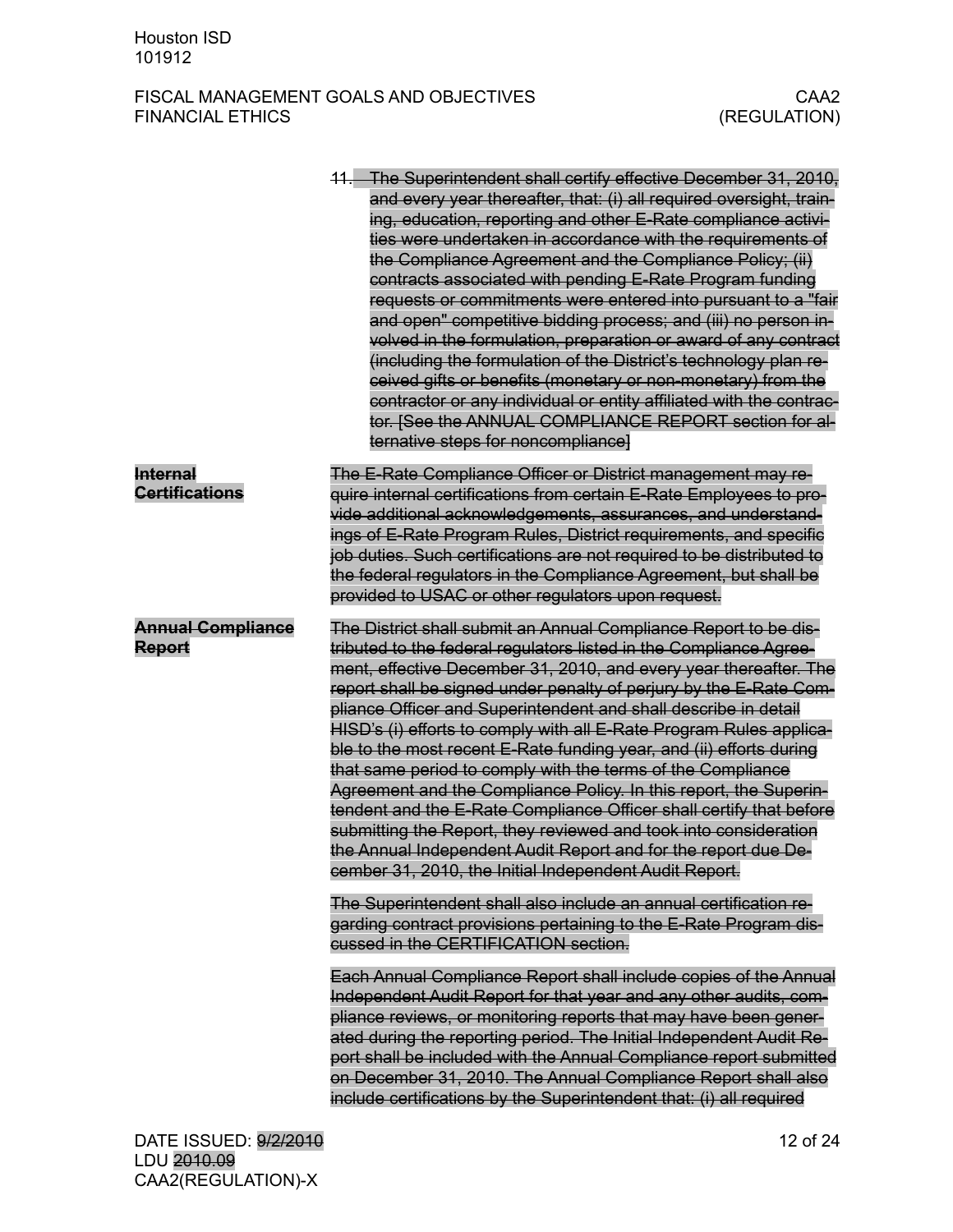|                                                 | oversight, training, education, reporting and other E-Rate compli-<br>ance activities were undertaken in accordance with the require-<br>ments of the Compliance Agreement and the Compliance Policy;<br>(ii) contracts associated with pending E-Rate Program funding re-<br>quests or commitments were entered into pursuant to a "fair and<br>open" competitive bidding process; and (iii) no person involved in<br>the formulation, preparation or award of any contract (including the<br>formulation of the District's technology plan) received gifts or bene-<br>fits (monetary or non-monetary) from the contractor or any individ-<br>ual or entity affiliated with the contractor. In the alternative, the An-<br>nual Compliance Report shall identify for the period covered by the<br>Report any provision of the Compliance Agreement and of the<br>Compliance Policy with which HISD did not comply, and describe<br>any violation or alleged violation of E-Rate Program Rules. The<br>Report shall also explain the steps taken, and/or those that shall be<br>taken (with a timeline specifying when HISD will take them), to cor-<br>rect any noncompliance, to cure any violation, and to ensure future<br>compliance. |
|-------------------------------------------------|---------------------------------------------------------------------------------------------------------------------------------------------------------------------------------------------------------------------------------------------------------------------------------------------------------------------------------------------------------------------------------------------------------------------------------------------------------------------------------------------------------------------------------------------------------------------------------------------------------------------------------------------------------------------------------------------------------------------------------------------------------------------------------------------------------------------------------------------------------------------------------------------------------------------------------------------------------------------------------------------------------------------------------------------------------------------------------------------------------------------------------------------------------------------------------------------------------------------------------------------|
| <b>Progress Report</b>                          | The E-Rate Compliance Officer and Superintendent shall submit to<br>the federal regulators listed in the Compliance Agreement, on Ju-<br>ly 8, 2010, a progress report describing all of the efforts undertaken<br>to date, and to be undertaken within the next year, to comply with<br>the Compliance Agreement, E-Rate Program Rules, and the Com-<br>pliance Policy. Such report shall include a copy of the Initial Inde-<br>pendent Audit Report and a description of any steps required to<br>address any problems that may be identified in that audit report.                                                                                                                                                                                                                                                                                                                                                                                                                                                                                                                                                                                                                                                                      |
| <b>Internet Safety and</b><br><b>Protection</b> | The Neighborhood Children's Internet Protection Act (NCIPA) re-<br>quires recipients of federal technology funds for Internet access<br>and/or internal connection services to comply with certain Internet<br>filtering and policy requirements. A separate, but related provision<br>of the Protecting Children in the 21st Century Act requires that pol-<br>icy include measures for educating minors about appropriate online<br>behavior.                                                                                                                                                                                                                                                                                                                                                                                                                                                                                                                                                                                                                                                                                                                                                                                             |
|                                                 | The Technology Department is responsible for Internet filtering and<br>Educational Technology is responsible for educating minors about<br>appropriate online behavior.                                                                                                                                                                                                                                                                                                                                                                                                                                                                                                                                                                                                                                                                                                                                                                                                                                                                                                                                                                                                                                                                     |
|                                                 | The District utilizes iSafehas a curriculum to educate minors about<br>appropriate online behavior. The District utilizes Websense web<br>filtering services to block access to visual depictions that might be<br>deemed obscene, child pornography, or harmful to minors. A Dis-<br>trict employee, student, or parent is able to report specific Web<br>sites websites that fit these categories to the District's service desk.<br>The Technology Department shall evaluate the request and where                                                                                                                                                                                                                                                                                                                                                                                                                                                                                                                                                                                                                                                                                                                                       |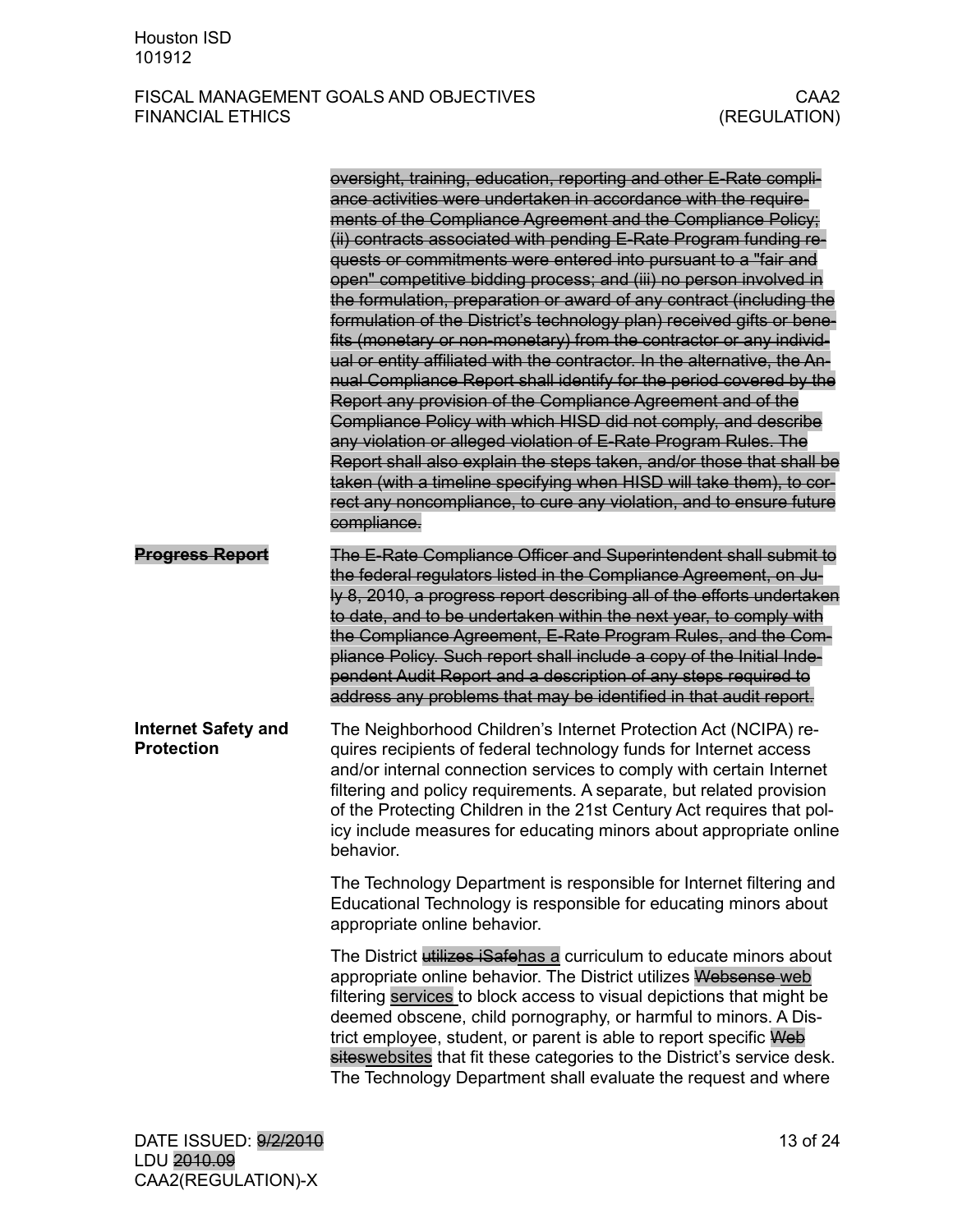|                                                             | appropriate, block the sight-site from all computers within the Dis-<br>trict's network.                                                                                                                                                                                                                                                                                                                                                                                                                                                                                                                                                                                                                                                                                                      |
|-------------------------------------------------------------|-----------------------------------------------------------------------------------------------------------------------------------------------------------------------------------------------------------------------------------------------------------------------------------------------------------------------------------------------------------------------------------------------------------------------------------------------------------------------------------------------------------------------------------------------------------------------------------------------------------------------------------------------------------------------------------------------------------------------------------------------------------------------------------------------|
| <b>E-Rate Process</b><br>Controls<br><b>Technology Plan</b> | The Chief Technology Officer shall develop the District's Technolo-<br>gy Plan with review, input and comment from academics, curricu-<br>lum, and representatives of the schools. The District shall prepare<br>a Technology Plan at least every three years.                                                                                                                                                                                                                                                                                                                                                                                                                                                                                                                                |
|                                                             | An essential component of the 21st Century learning model is a<br>comprehensive infrastructure for learning that provides every stu-<br>dent, educator, and level of our education system with the re-<br>sources they need when and where they are needed. The underly-<br>ing principle is that infrastructure includes people, processes,<br>learning resources, policies, and sustainable models for continuous<br>improvement in addition to broadband connectivity, servers, soft-<br>ware, management systems, and administration tools. The Tech-<br>nology Plan must address 21st Century learning to improve learn-<br>ing and graduation rates. The plan will include a multi-year<br>investment strategy and shall be funded as the District can afford<br>to implement the plan. |
|                                                             | The Technology Plan shall describe how information technology<br>and telecommunications infrastructure will be used to achieve edu-<br>cational goals, specific curriculum reforms, or improvements. The<br>plan shall cover at least one year and include the following E-Rate<br>components:                                                                                                                                                                                                                                                                                                                                                                                                                                                                                                |
|                                                             | Goals and realistic strategy for using telecommunications and<br>information technology;                                                                                                                                                                                                                                                                                                                                                                                                                                                                                                                                                                                                                                                                                                      |
|                                                             | A professional development strategy;                                                                                                                                                                                                                                                                                                                                                                                                                                                                                                                                                                                                                                                                                                                                                          |
|                                                             | An assessment of telecommunication services hardware,<br>software, and other services needed;                                                                                                                                                                                                                                                                                                                                                                                                                                                                                                                                                                                                                                                                                                 |
|                                                             | <b>Budget resources; and</b>                                                                                                                                                                                                                                                                                                                                                                                                                                                                                                                                                                                                                                                                                                                                                                  |
|                                                             | 5. Ongoing evaluation process.                                                                                                                                                                                                                                                                                                                                                                                                                                                                                                                                                                                                                                                                                                                                                                |
|                                                             | The District's E-Rate consultant shall review the Technology Plan<br>for quality assurance and compliance with E-Rate rules, and the<br>plan shall be approved by the Chief Financial Officer prior to sub-<br>mission to the State. The Technology Plan is submitted to the Tex-<br>as Educational Agency who will issue an approval certificate valid<br>from one to three years.                                                                                                                                                                                                                                                                                                                                                                                                           |
|                                                             | The Technology Plan and supporting work papers shall be retained<br>in accordance with the DOCUMENT RETENTION section of this<br>regulation. The Technology Plan shall be distributed as follows: a)                                                                                                                                                                                                                                                                                                                                                                                                                                                                                                                                                                                          |

Chief Financial Officer, b) E-Rate Compliance Officer, c) Inspector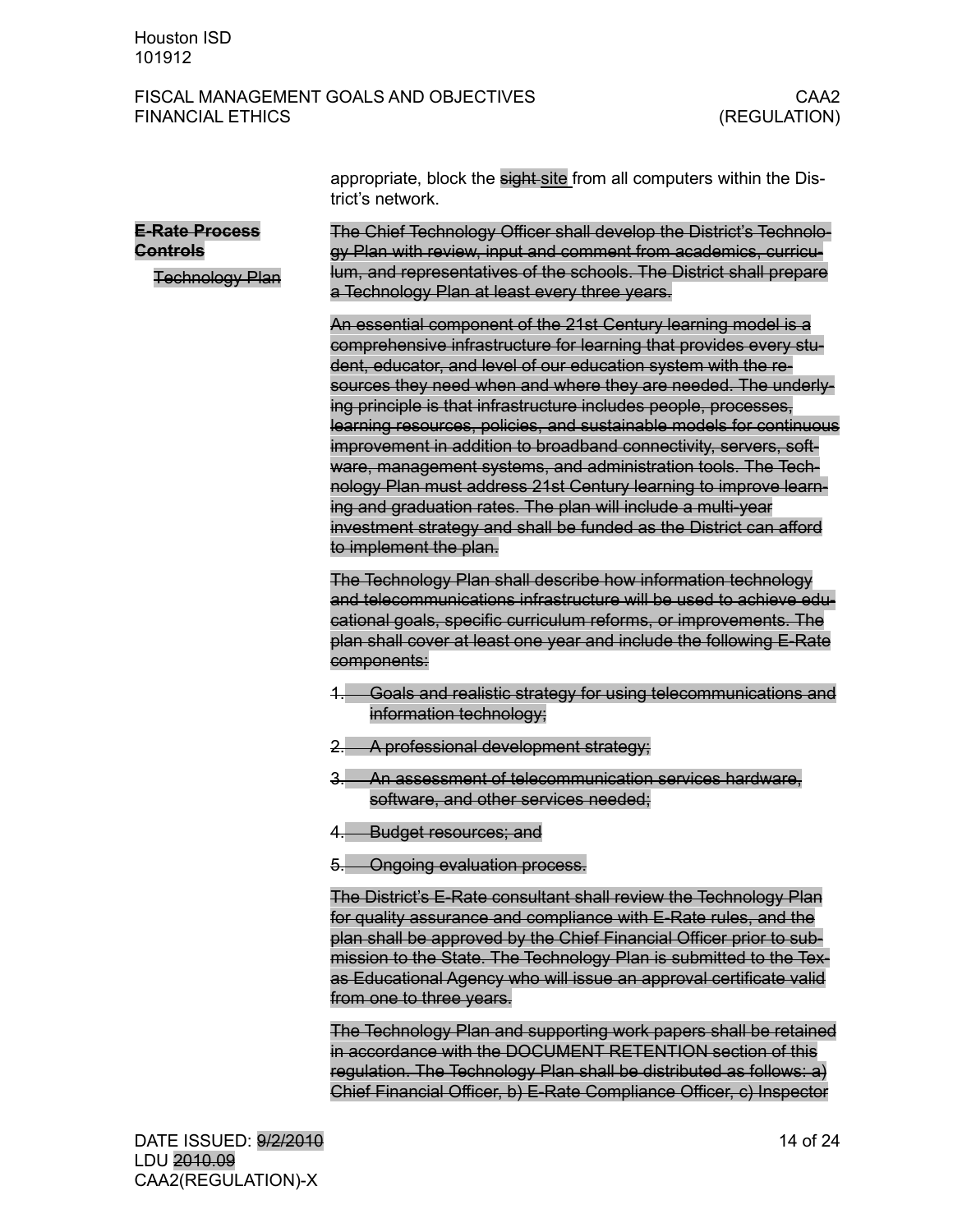### General, d) Procurement Manager, e) associated business departments who participate in RFP's, and f) E-Rate consultant.

| <b>Annual Technology</b><br><b>Needs Assessment</b> | The Cchief Ttechnology Oofficer shall coordinate an ongoing pro-<br>cess to assess the District's technology infrastructure needs to val-<br>idate the effectiveness of the current plan in place. An evergreen<br>process will be used to ensure that opportunities to improve are not<br>lost. This process assessment shall provide sufficient detail to as-<br>sist the Cchief Ttechnology Oofficer, IT Mmanager over E-Rate<br>matters, and Cchief Efinancial Oofficer in determining specific ser-<br>vices/products and specific schools to apply for E-Rate funding.<br>This process shall support an annual assessment of the Technolo-<br>gy Plan which shall be approved by the Superintendent or design-<br>ee. The process and supporting documentation shall be retained in<br>accordance with the DOCUMENT RETENTIONDocument Reten-<br>tion section of this regulation. A copy of the updated Technology<br>Plan including a current needs assessment section shall be distrib-<br>uted to the a) Chief Financial Officer, b) E-Rate Compliance Officer,<br>c) Inspector General, d) Procurement Manager, e) associated<br>business departments participating in RFP's, and f) E-Rate con-<br>sultant to assure consistency among HISD's technology plan, bid-<br>ding processes, and forms submitted to USAC. |
|-----------------------------------------------------|-------------------------------------------------------------------------------------------------------------------------------------------------------------------------------------------------------------------------------------------------------------------------------------------------------------------------------------------------------------------------------------------------------------------------------------------------------------------------------------------------------------------------------------------------------------------------------------------------------------------------------------------------------------------------------------------------------------------------------------------------------------------------------------------------------------------------------------------------------------------------------------------------------------------------------------------------------------------------------------------------------------------------------------------------------------------------------------------------------------------------------------------------------------------------------------------------------------------------------------------------------------------------------------------------------------------------------|
| <b>Request for</b><br>Proposal                      | E-Rate eligible goods and services shall be purchased by the Pro-<br><b>eurement Purchasing Services Department using the District's RFP</b><br>procurement method to solicit competitive proposals from the sup-<br>plier community. The E-Rate procurement teamPurchasing Ser-<br>vices Department, #Technology dDepartment, and associated<br>business departments, as needed, shall collaborate to compile the<br>scope of work and evaluation criteria of each RFP related to the E-<br>Rate Pprogram and shall ensure consistency with the approved<br>Technology Plan, which must be in place and approved prior to the<br>issuance of an RFP. Vendors are specifically not allowed to partici-<br>pate in this phase of the E-Rate Pprogram.                                                                                                                                                                                                                                                                                                                                                                                                                                                                                                                                                                          |
|                                                     | The RFPs shall correspond with the District's filing of its FCC Form<br>470 and must be open for at least 28 calendar days in accordance<br>with USAC rules. The solicitation shall be advertised publicly in ac-<br>cordance with Texas Education Code (TEC) 44.031(g). Any and all<br>prospective suppliers must be allowed to submit proposals, but on-<br>ly those suppliers who are registered with USAC and have been<br>issued a Service Provider Identification Number (SPIN) may be<br>considered for an award.                                                                                                                                                                                                                                                                                                                                                                                                                                                                                                                                                                                                                                                                                                                                                                                                      |
|                                                     | FCC Form 470 shall describe specific services or functions for<br>support, identify the correct category of services, identify recipients<br>of services, and follow all applicable state and local procurement<br>laws.                                                                                                                                                                                                                                                                                                                                                                                                                                                                                                                                                                                                                                                                                                                                                                                                                                                                                                                                                                                                                                                                                                      |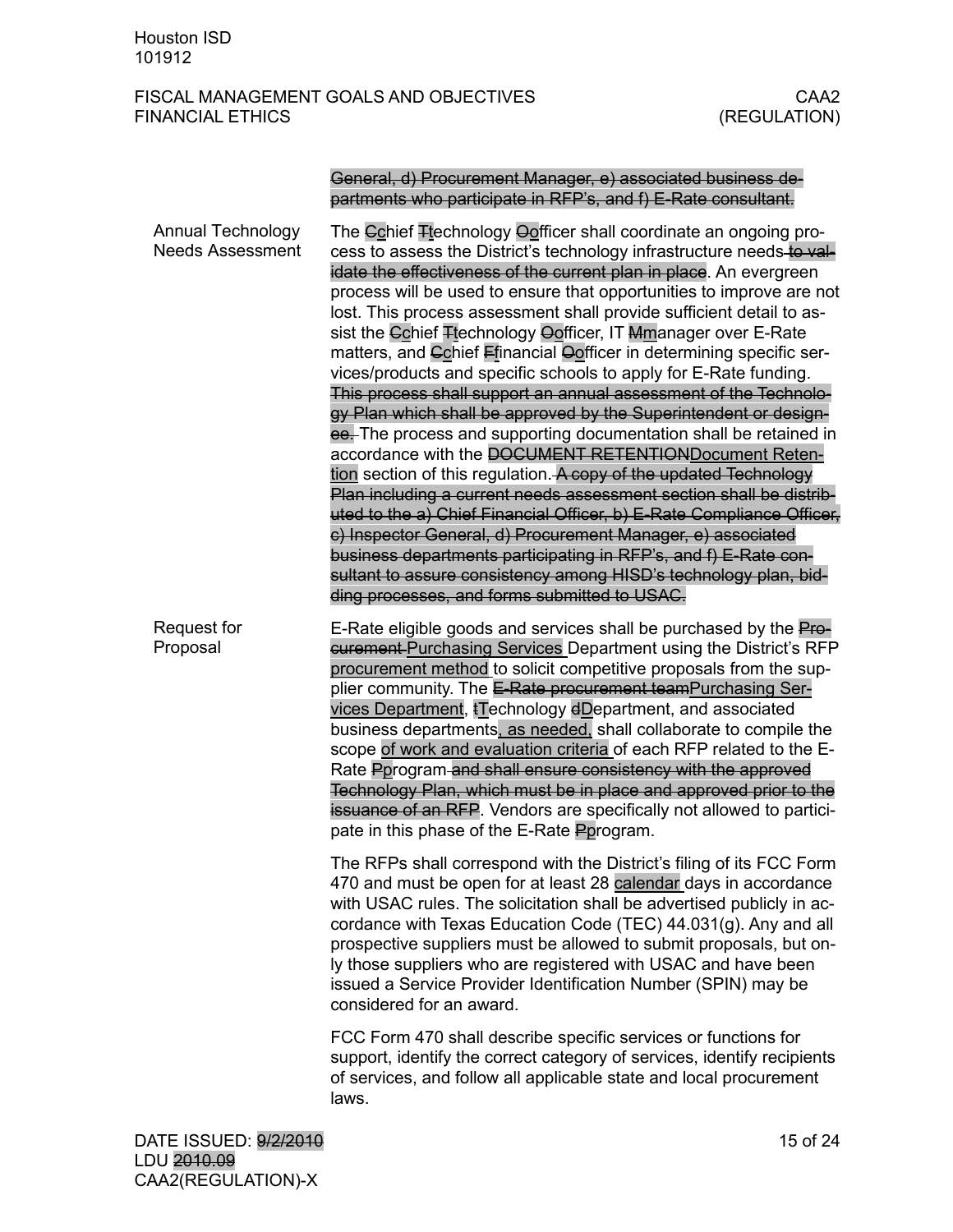The E-Rate RFPs must contain specific language which clearly spells out the responsibilities and requirements incumbent upon an E-Rate Vvendor/Sservice Ssupplier, including but not limited to, a certification statement that they understand USAC rules and regulations, SPIN registration, Service Provider Annual Certification registration, E-Rate invoicing procedures pertaining to FCC Forms 472 and 474, conflict of interest requirements and other matters pertaining to the Compliance Agreementdeemed necessary. The E-Rate Compliance Office of Ethics and Compliance shall coordinate such language with the Procurement Purchasing Services Department and Office of Legal DepartmentServices.

During the period of time the RFP process is open, communications regarding the open RFPs between District personnel, including Board members, and the supplier community is limited to the designated **Procurement** Purchasing Services representatives. Such communications must assure open and fair competition with full disclosure to all RFP participants. The designated representative must be named in the RFP and shall function as the point of contact with the supplier community to handle all communications from vendors or other persons interested in the RFP during the course of the proposal and selection process. Said employee must document all such communications, whether telephonic, e-mail, or otherwise.

Further, the E-Rate RFPs must specify a due date, time, and place for the receipt of proposals. All bids received must be sealed and unopened until the designated time occurs.

In accordance with the Procurement Purchasing Services Department's standard practice and as required per TEC 44.031(g) and USAC regulations, proposal openings must occur after the 28-day waiting period and are open to the public, including HISD employees as well.

Participants in the preparation of the RFP shall document their signature on file copies to denote their provide final approval of the technical specifications to the designated Purchasing Services representatives. File copies of FCC Form 470 shall contain the signature of all parties who contributed in preparing the document, supervisory review, quality assurance from E-Rate consultant, compliance oversight, and formal approval parties. All supporting documentation shall be retained with formal audit trails in accordance with the DOCUMENT RETENTIONDocument Retention section of this regulation.

When bids are opened, the proposing company names must be documented on the Procurementby the Purchasing Services Department's approved form designated for this purpose. Evaluation of Proposals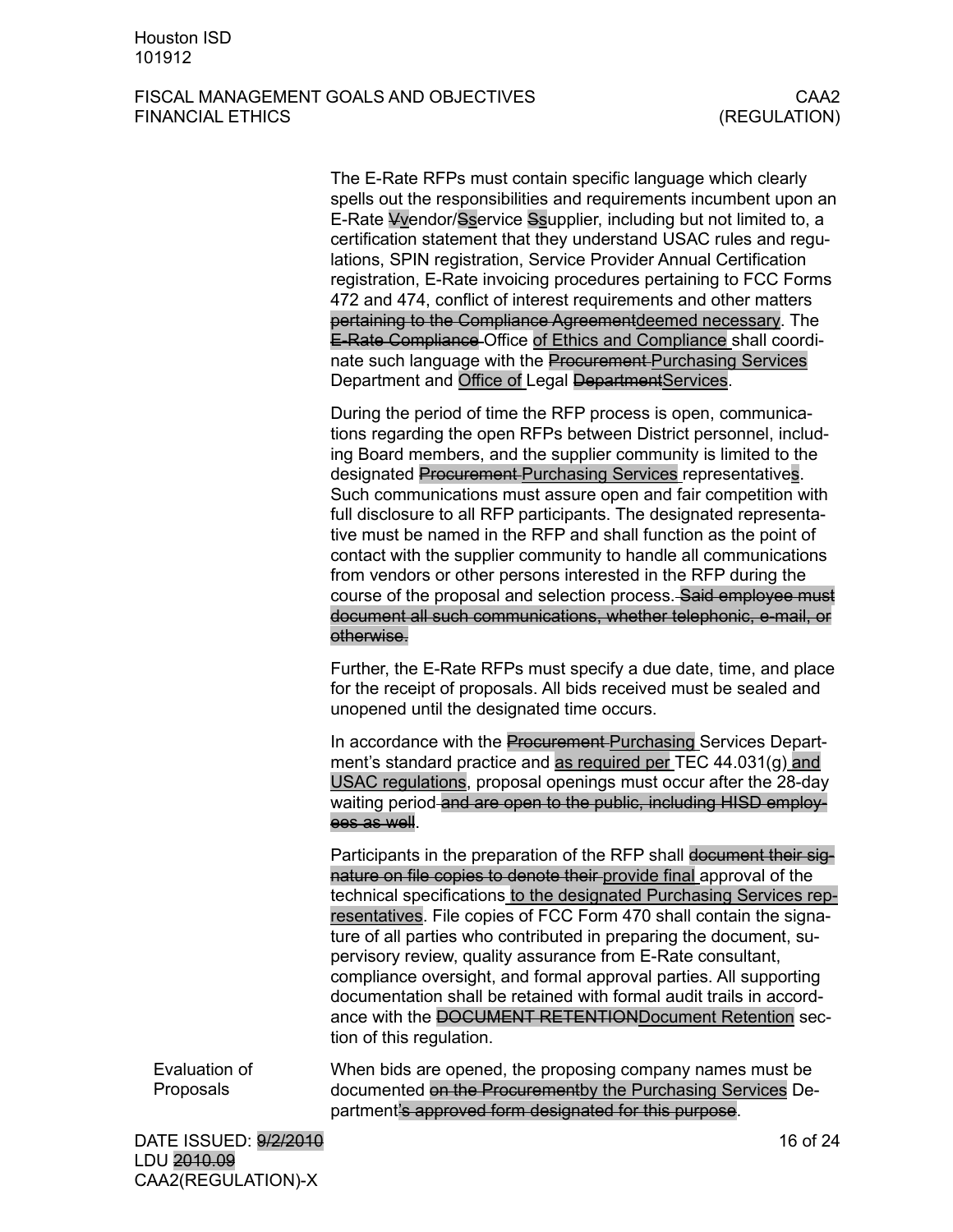Committees of representative stakeholders must evaluate the proposals. The committees must include knowledgeable personnel from the Procurement and Technology and Information Systems Departments, as well as the Construction and Facilities Services Department, and other end-user departments when appropriate. The committees must be chaired and facilitated by a Procurement DepartmentPurchasing Services representative, who shall be responsible for all communications to and from the supplier community during the evaluation period and all documentation covering the proposal tabulation process.

The evaluation committees shall score each of the proposals that are submitted using a comparative, numerical system designed to promote open and fair competition. In accordance with USAC rules, price must be considered the most heavily weighted criterion in the evaluation, but other aspects of a supplier's effectiveness, such as quality of products and services, are also evaluated. A weighted system is used to gage the respective value of the various criteria. The weights may differ slightly from project to project but price will always carry the heaviest weight. For instance, a cabling installation project may have a heavier scope of services weight than a project for simple delivery of goods, but price will be the most heavily weighted criterion in either case. The following criteria shall may be used to evaluate E-Rate projects.

- Scope of services offered, certifications, technical resources;
- Purchase price;
- Past experience with HISD/other K-12 districts;
- M/WBE participation;
- Completeness of proposal response; and
- Reputation, references, good workmanship, financial stability.

The evaluation committees shall work independently of other District management not on the committee, senior administration, and the Board of Education. The committee shall score each supplier, perform the calculations, and make recommendations in accordance with the data. Where the committee selects an RFP with higher than average pricing, as compared with other vendor proposals received, a detailed explanation shall be documented. The Procurement Purchasing Services Department representative must assure that all aspects of TEC 44.031(b) are considered by the committee, thereby assuring compliance with state procurement laws.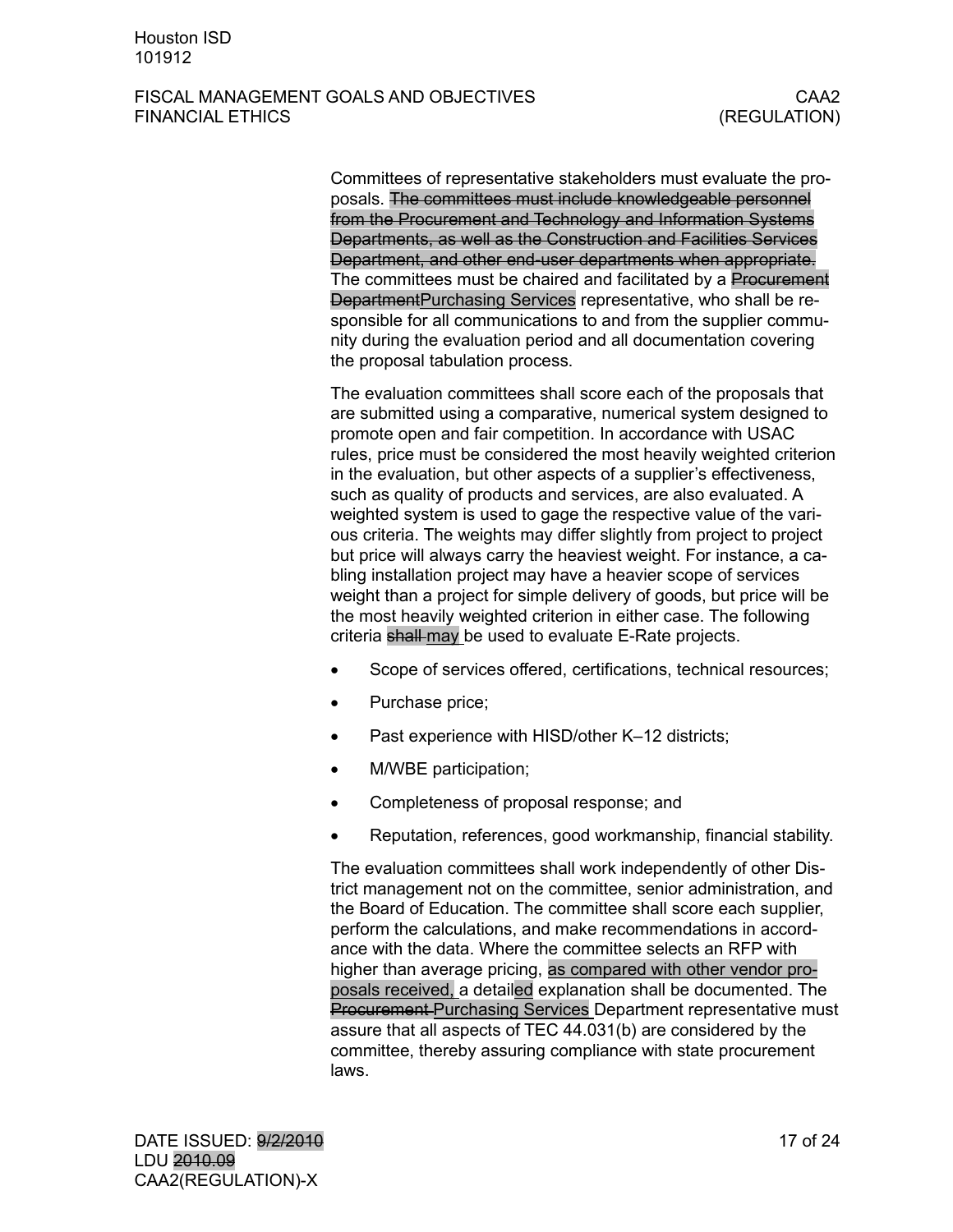|                    | A formal audit trail containing signatures of each evaluation com-<br>mittee member, dates of meetings and those in attendance, tabula-<br>tion summaries of all bids (both winning and losing bids), and con-<br>clusions reached shall be maintained by the Procurement<br>DepartmentPurchasing Services representative in accordance with<br>retention requirements in the DOCUMENT RETENTIONDocument<br>Retention section of this regulation.                                                                                                                                                                                                                                                                                                                                                                                                                                                                                                                                                                                                                                                                                                                                                                                                                                                                                                 |
|--------------------|---------------------------------------------------------------------------------------------------------------------------------------------------------------------------------------------------------------------------------------------------------------------------------------------------------------------------------------------------------------------------------------------------------------------------------------------------------------------------------------------------------------------------------------------------------------------------------------------------------------------------------------------------------------------------------------------------------------------------------------------------------------------------------------------------------------------------------------------------------------------------------------------------------------------------------------------------------------------------------------------------------------------------------------------------------------------------------------------------------------------------------------------------------------------------------------------------------------------------------------------------------------------------------------------------------------------------------------------------|
|                    | The recommendations of the evaluation committee shall be re-<br>viewed and approved by the Procurement-purchasing services<br>category Mmanager, officer and/or Ggeneral Mmanager of Pro-<br>curement Purchasing Services, the Cohief <sub>Hechnology</sub> Oofficer, the<br>IT Mmanager for E-Rate matters, the E-Rateethics and Ccompli-<br>ance Oofficer, and the Cchief Ffinancial Oofficer. Following that<br>approval process, the recommendations will be prepared for the<br>Board of Education and presented to the Board of Education for a<br>vote. In any case, if the recommendations from the evaluation<br>committee are overridden by any party for any reason, the commit-<br>tee shall communicate such to the E-Rateethics and Ccompliance<br>Oofficer and Inspector General Office of Internal Audit. The commit-<br>tee members shall document the details of the override, including<br>the overriding parties' name, the basis for the override, and if the<br>member believes or suspects any wrongdoing. The E-Rate Com-<br>pliance Officer and Inspector General shall fully review and evalu-<br>ate these actions and supporting data for possible communication<br>to the federal regulators listed in the Compliance Agreement where<br>necessary in accordance with the time frame specified in such<br>agreement. |
| <b>Contracting</b> | Following Board of Education approval, contracts are drafted and<br>executed with the Board-awarded suppliers, as applicable. The E-<br>Rate ethics and Ccompliance Oofficer shall coordinate with the Of-<br>fice of Legal Department Services to ensure the District's standard<br>contract form contains any express language required by the<br>Compliance Agreement for E-Rate matters. The forms of agree-<br>ment used may follow the District's standard forms, the suppliers'<br>standard forms, or forms adopted by the Texas Department of In-<br>formation Resources. Regardless of which form is used, the Office<br>of Legal Department Services shall review and approve such con-<br>tracts to validate express language that suppliers understand and<br>pledge to abide by USAC rules and regulations pertaining to E-<br>Rate business and conflict of interest requirements, as well as any<br>statements expressly required under the District's Compliance<br>Agreement with the Federal Communications Commission.                                                                                                                                                                                                                                                                                                         |
|                    | Internal approval signatories for the District's E-Rate contracts in-<br>clude the Ggeneral Ccounsel, the Cchief Ffinancial Oofficer, the<br>Superintendent, the Ssecretary of the Board of Education, and the                                                                                                                                                                                                                                                                                                                                                                                                                                                                                                                                                                                                                                                                                                                                                                                                                                                                                                                                                                                                                                                                                                                                    |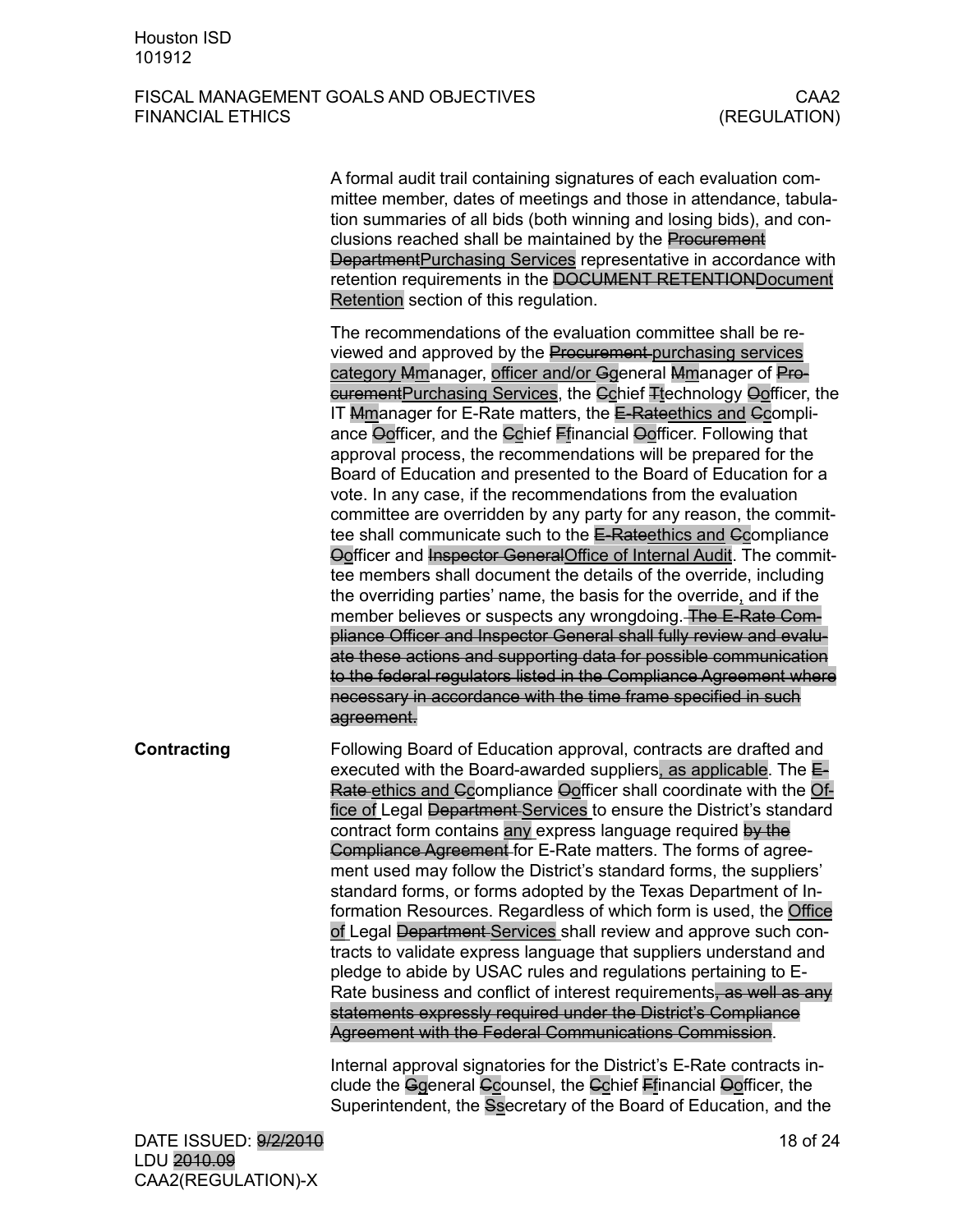|                                      | Ppresident of the Board of Education. The Procurement Manager-<br>Purchasing Services Department notifies the E-Rate Vven-<br>dor/Sservice Pprovider that they have been awarded the winning<br>bid.                                                                                                                                                                                                                                                                                                                                                                                                                                                                                                                                                                                                                                           |
|--------------------------------------|------------------------------------------------------------------------------------------------------------------------------------------------------------------------------------------------------------------------------------------------------------------------------------------------------------------------------------------------------------------------------------------------------------------------------------------------------------------------------------------------------------------------------------------------------------------------------------------------------------------------------------------------------------------------------------------------------------------------------------------------------------------------------------------------------------------------------------------------|
|                                      | Following the execution of contracts, the IT Project Mmanager for<br>E-Rate matters and/or the E-Rate consultant shall complete the<br>FCC Form 471, naming the service providers who have been<br>awarded contracts under this process. The IT Project Mmanager<br>for E-Rate matters shall also be responsible for the preparation of<br>supporting schedules to calculate the applicable discount level for<br>each service requested using the percentage of students eligible<br>for free and reduced lunches under the National School Lunch<br>Program obtained from the District's Federal and State Compliance<br>Department.                                                                                                                                                                                                         |
|                                      | File copies of Form 471 shall contain the signature of all parties<br>who contributed in preparing the document, and supervisory re-<br>view, quality assurance from E-Rate consultant, compliance over-<br>sight, and formal approval parties. All supporting documentation<br>shall be retained with formal audit trails in accordance with the<br>DOCUMENT RETENTION section of this regulation.                                                                                                                                                                                                                                                                                                                                                                                                                                            |
| <b>Application Review</b><br>by USAC | Responses to USAC inquiries and requests for additional infor-<br>mation shall be coordinated by the IT Mmanager for E-Rate mat-<br>ters. Questions regarding verification of compliance matters specif-<br>ic to E-Rate rules or the Compliance Agreement shall be<br>coordinated with the E-Rate Compliance Officer. All responses and<br>any supporting documentation shall be retained in accordance with<br>the DOCUMENT RETENTION section of this regulation.                                                                                                                                                                                                                                                                                                                                                                            |
| <b>Funding Decision</b><br>from USAC | A funding commitment decision letter is issued by USAC to com-<br>municate details of its decision to approve or deny the District's<br>funding requests. The District may elect to purchase eligible E-<br>Rate goods and services independently of USAC. In such case,<br>the Chief Financial Officer shall approve such purchases.                                                                                                                                                                                                                                                                                                                                                                                                                                                                                                          |
| Procurement<br><b>Process</b>        | Individual requisitions and purchase orders must be subsequently<br>entered in the District's <b>ERP</b> financial system ("SAP") to authorize<br>and release specific pieces of work or specific purchases of goods<br>for delivery. The requisitions pertaining to E-Rate goods and ser-<br>vices shall be controlled and entered by the Technology and Infor-<br>mation Systems-Department as the preparer. The E-Rate requisi-<br>tions are approved for funding by supervisory personnel in the<br>Technology Department who did not prepare the requisitions and<br>are approved for adherence to District technology standards by<br>specified Technology personnel. E-Rate purchase orders shall be<br>prepared and approved by the buyer/senior buyer for E-Rate mat-<br>ters and approved by the Procurement Manager of the Procure- |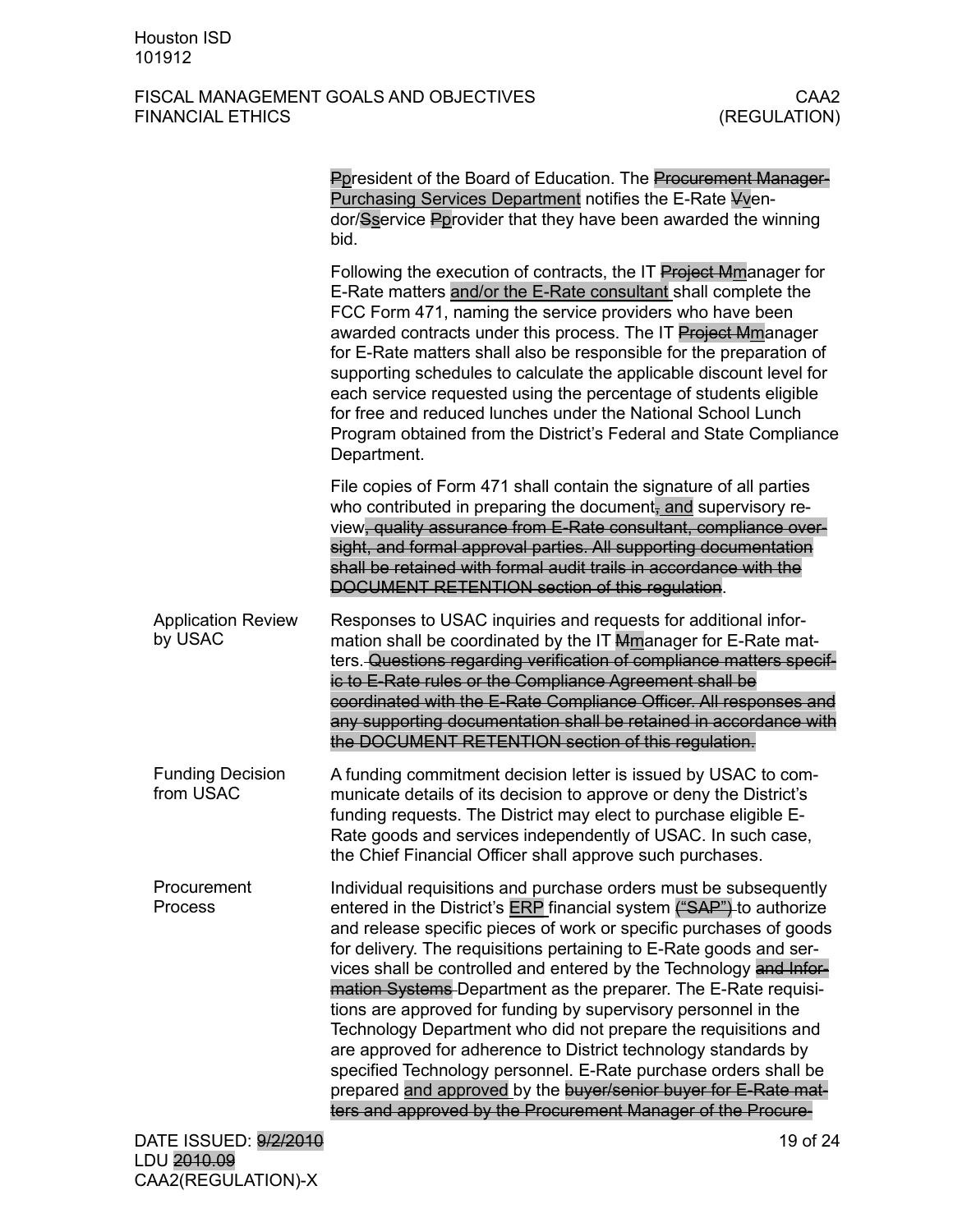|                                    | mentrespective Purchasing Services Departmentrepresentatives.<br>The E-Rate procurement process must follow all standard pro-<br>curement policies and procedures, except where E-Rate require-<br>ments stated herein are more stringent.                                                                                                                                                                                                                                                                                                                                                                                                                                                                                                                                              |
|------------------------------------|-----------------------------------------------------------------------------------------------------------------------------------------------------------------------------------------------------------------------------------------------------------------------------------------------------------------------------------------------------------------------------------------------------------------------------------------------------------------------------------------------------------------------------------------------------------------------------------------------------------------------------------------------------------------------------------------------------------------------------------------------------------------------------------------|
| Commencement of<br><b>Services</b> | The IT Project Mmanager for E-Rate matters and/or the E-Rate<br>consultant prepares FCC Form 486 to inform USAC that services<br>have started. The IT Mmanager for E-Rate matters approves the<br>form. File copies of FCC Form 486 shall contain the signature of all<br>parties who contributed in preparing the document, supervisory<br>review, quality assurance from E-Rate consultant, compliance<br>oversight, and formal approval parties. All supporting documenta-<br>tion shall be retained with formal audit trails in accordance with the<br>DOCUMENT RETENTIONDocument Retention section.                                                                                                                                                                                |
| Invoicing                          | Any E-Rate Vyendor/Sservice Pprovider that enters into a contract<br>involving E-Rate funds with the District must adjust its billing poli-<br>cies and procedures to conform to the payment requirements of<br>the USAC and E-Rate Program Rules. One of two invoicing meth-<br>ods shall be utilized: a) FCC Form 472 where the District pays the<br>full invoice amount upfront to the E-Rate vendor/service provider<br>and completes documentation for USAC to reimburse the District<br>for the E-Rate eligible discounted portion, or b) FCC Form 474<br>where the District pays the E-Rate vendor/service provider only the<br>non-discounted portion of an invoice and USAC pays the discount-<br>ed portion. In the case of FCC Form 474, the following rules shall<br>apply: |
|                                    | Invoices shall contain all goods and services provided by the<br>1.<br>E-Rate Vvendor/Sservice Pprovider and shall reflect all<br>charges to both the District and USAC. This invoice must con-<br>tain a comprehensive itemization of all charges and clearly<br>set forth the appropriate percentage of payments due from<br><b>USAC and the District.</b>                                                                                                                                                                                                                                                                                                                                                                                                                            |
|                                    | 2.1. Invoices shall itemize all E-Rate eligible and ineligible goods<br>and/or services being procured per the corresponding pur-<br>chase order.                                                                                                                                                                                                                                                                                                                                                                                                                                                                                                                                                                                                                                       |
|                                    | 3.2. Invoices shall be submitted to and reviewed by the District<br>prior to submission of the invoice to USAC. The District shall<br>review all such E-Rate invoices within ten business days from<br>their receipt by the Technology Department. The E-Rate<br><b>Vyendor/Sservice Pprovider shall only be permitted to submit</b><br>the invoice to USAC after receiving written approval from the<br>District. As a preventive control, the IT Project Manager for E-<br>Rate matters shall enroll in the USAC "invoice check pro-<br>cess", which requires the District to certify such invoices prior<br>to USAC payment.                                                                                                                                                         |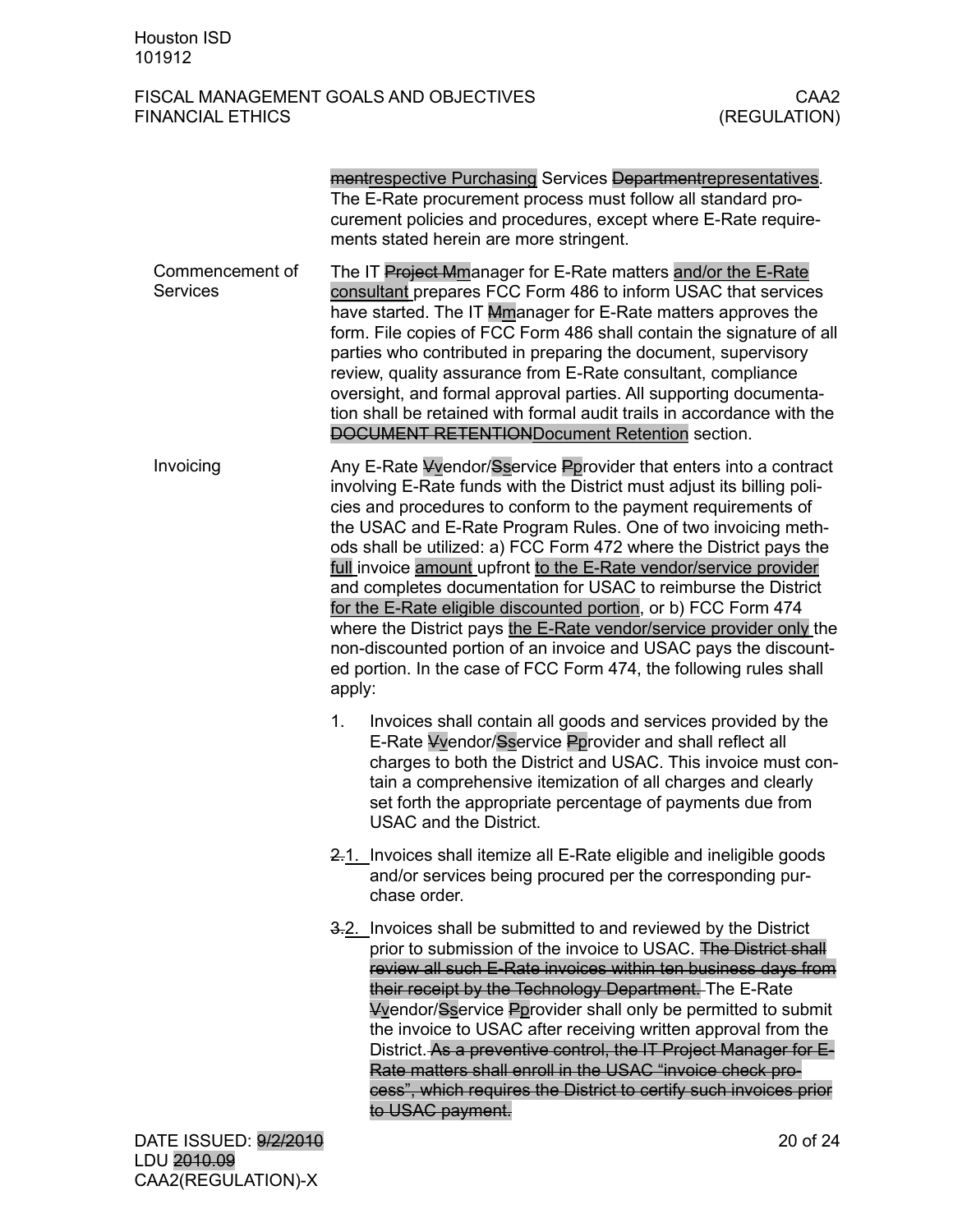|                                                | 4.3. Invoices shall be free of variances between items delivered<br>and items billed. If variances are found, the District will notify<br>the E-Rate Vvendor/Sservice Pprovider of such variances and<br>that the invoice has not been approved for payment. Correct-<br>ed invoices must be re-submitted.                                                                                                                                                                                                                                 |
|------------------------------------------------|--------------------------------------------------------------------------------------------------------------------------------------------------------------------------------------------------------------------------------------------------------------------------------------------------------------------------------------------------------------------------------------------------------------------------------------------------------------------------------------------------------------------------------------------|
| <b>Invoice Matching</b><br><b>And Approval</b> | Free goods or services shall be excluded from E-Rate process. In<br>addition, such invoices shall not be inflated to cover the cost of free<br>goods or services.                                                                                                                                                                                                                                                                                                                                                                          |
|                                                | The District is prohibited from allowing an E-Rate Vyen-<br>dor/Sservicer Pprovider to pay any portion of the District's allocated<br>invoice (i.e., non-discounted portion pertaining to FCC Form 474<br>invoices)                                                                                                                                                                                                                                                                                                                        |
|                                                | Any benefit from pre-payment discounts shall be submitted to<br>USAC.                                                                                                                                                                                                                                                                                                                                                                                                                                                                      |
|                                                | The District shall pay its portion of an invoice no later than the time<br>USAC makes its payment to the E-Rate Vvendor/Sservice<br>Pprovider. Deferred payment plans will jeopardize a funding re-<br>quest.                                                                                                                                                                                                                                                                                                                              |
|                                                | Prior to payment, an authorized employee of the Technology De-<br>partment shall inspect the receipt, installation, and/or quality of<br>work performed by an E-Rate Vyendor/Sservice Pprovider and ev-<br>idence such review by signature on the appropriate file copies<br>which shall be submitted to the IT Project Mmanager for E-Rate<br>matters for retention in accordance with the DOCUMENT RETEN-<br><b>TIONDocument Retention section of this regulation.</b>                                                                   |
|                                                | For exceptions identified during the invoice matching process, the<br>Technology Department, Purchasing Services Department, and<br><b>Accounts Payable Department representatives buyer or senior</b><br>buyer for E-Rate matters shall coordinate a resolution with the E-<br>Rate Vvendor/Sservice Pprovider. Where applicable, a revised in-<br>voice shall be submitted to the District.                                                                                                                                              |
|                                                | For exceptions identified during the inspection process relating to<br>invoice approval, the Technology Department shall communicate<br>such details to the Purchasing Services Department and Accounts<br>Payable Department representatives buyer or senior buyer for E-<br>Rate matters, who will coordinate a resolution with the E-Rate<br>Wendor/Sservice Pprovider. Where applicable, a revised invoice<br>shall be submitted to the District or the service work revised to al-<br>low re-inspection by the Technology Department. |
| <b>Invoice Disputes</b>                        | Invoice disputes shall be escalated by the <b>Accounts Payable De-</b><br>partmentbuyer or senior buyer for E-Rate matters to the Procure-<br>ment IT Mmanager for E-Rate matters, who shall consult with the                                                                                                                                                                                                                                                                                                                              |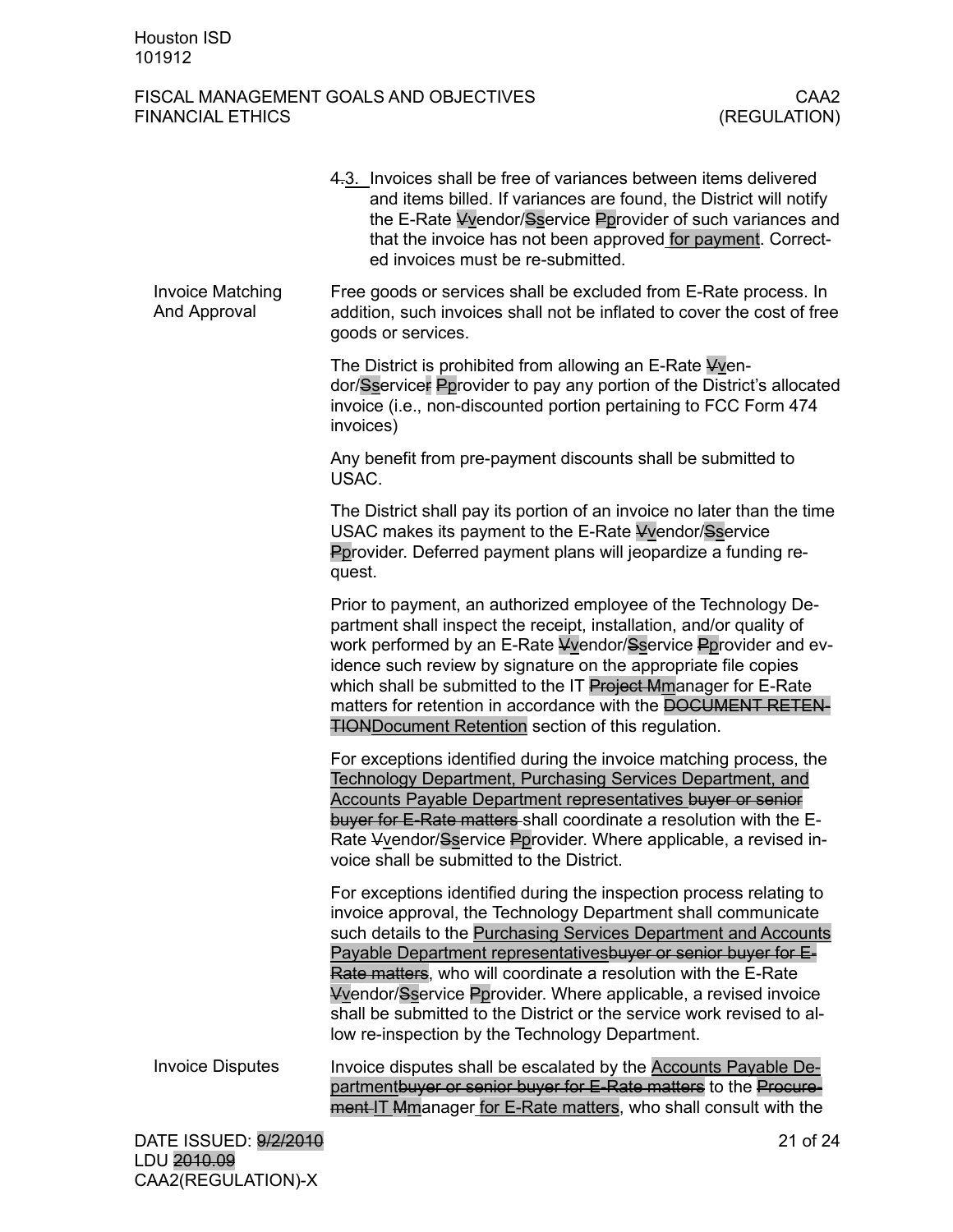Technology Department and E-Rate Vvendor/Sservice Pprovider as appropriate to resolve such matters in a timely fashion.

At a minimum, the District shall adhere to the following approval matrix for E-Rate matters initiated after the approval date of this regulation. Compliance oversight shall be the responsibility of the E-Rateethics and Ccompliance Oofficer. The District may also request the services of an external consultant on certain E-Rate matters for an added layer of quality assurance. In addition, the IT Project Mmanager for E-Rate matters shall create and maintain an E-Rate binder per the table of contents shown on the USAC Web sitewebsite. **General Internal Control Requirements**

| <b>Document</b>         | <b>Preparer</b>           | <b>Supervisor</b> | Quality           | Final                       |
|-------------------------|---------------------------|-------------------|-------------------|-----------------------------|
|                         | Sign-off                  | Sign-off          | <b>Assurance</b>  | <b>Release</b>              |
|                         |                           |                   | Sign-off          | to USAC                     |
| <b>USAC Forms &amp;</b> | IT Project E-             | <b>IT Manager</b> | Chief             | Chief                       |
| Attachments             | Rate Func-                |                   | Technology        | Financial                   |
|                         | tional Man-               |                   | <b>Officer</b>    | Officer or                  |
|                         | ager and/or               |                   |                   | Control-                    |
|                         | E-Rate Con-               |                   |                   | ler                         |
|                         | sultant                   |                   |                   |                             |
| Competitive Bid-        | Purchasing                | Purchasing        | Procurement       | N/AE-                       |
| ding Documents          | Services                  | <b>Services</b>   | General           | Rate                        |
|                         | Category                  | Management        | Manager           | Consult-                    |
|                         | Specialist /              | and IT Man-       |                   | ant                         |
|                         | Man-                      | agementPre-       |                   |                             |
|                         | ager <del>Pro-</del>      | curement          |                   |                             |
|                         | curement                  | Manager           |                   |                             |
|                         | Buyer                     |                   |                   |                             |
| Response to PIA         | IT Project E-             | <b>IT Manager</b> | Chief             | N/AE-                       |
| Process                 | Rate Func-                |                   | <b>Technology</b> | Rate                        |
|                         | tional Man-               |                   | <b>Officer</b>    | Consult-                    |
|                         | ager and/or               |                   |                   | ant                         |
|                         | E-Rate Con-               |                   |                   |                             |
|                         | sultant                   |                   |                   |                             |
| <b>Invoice Analysis</b> | <b>IT E-Rate</b>          | IT Project        | <b>IT Manager</b> | IT E-                       |
| for Payment             | Functional                | Manager           |                   | Rate                        |
|                         | <b>Manager</b>            |                   |                   | Func-                       |
|                         | and/or E-                 |                   |                   | tional                      |
|                         | Rate Con-<br>sultantAsset |                   |                   | <b>Manager</b><br>and/or E- |
|                         | Mgmt.                     |                   |                   | Rate                        |
|                         | Clerk                     |                   |                   | Consult-                    |
|                         |                           |                   |                   | antN/A                      |

#### **Document Retention**

The IT manager for E-Rate Compliance Officermatters and/or E-Rate consultant shall retain documents (i) as required by 47 CFR 54.516, and (ii) in accordance with the guidance in the *Schools and Libraries Universal Service Support Mechanism,* Fifth Seventh Re-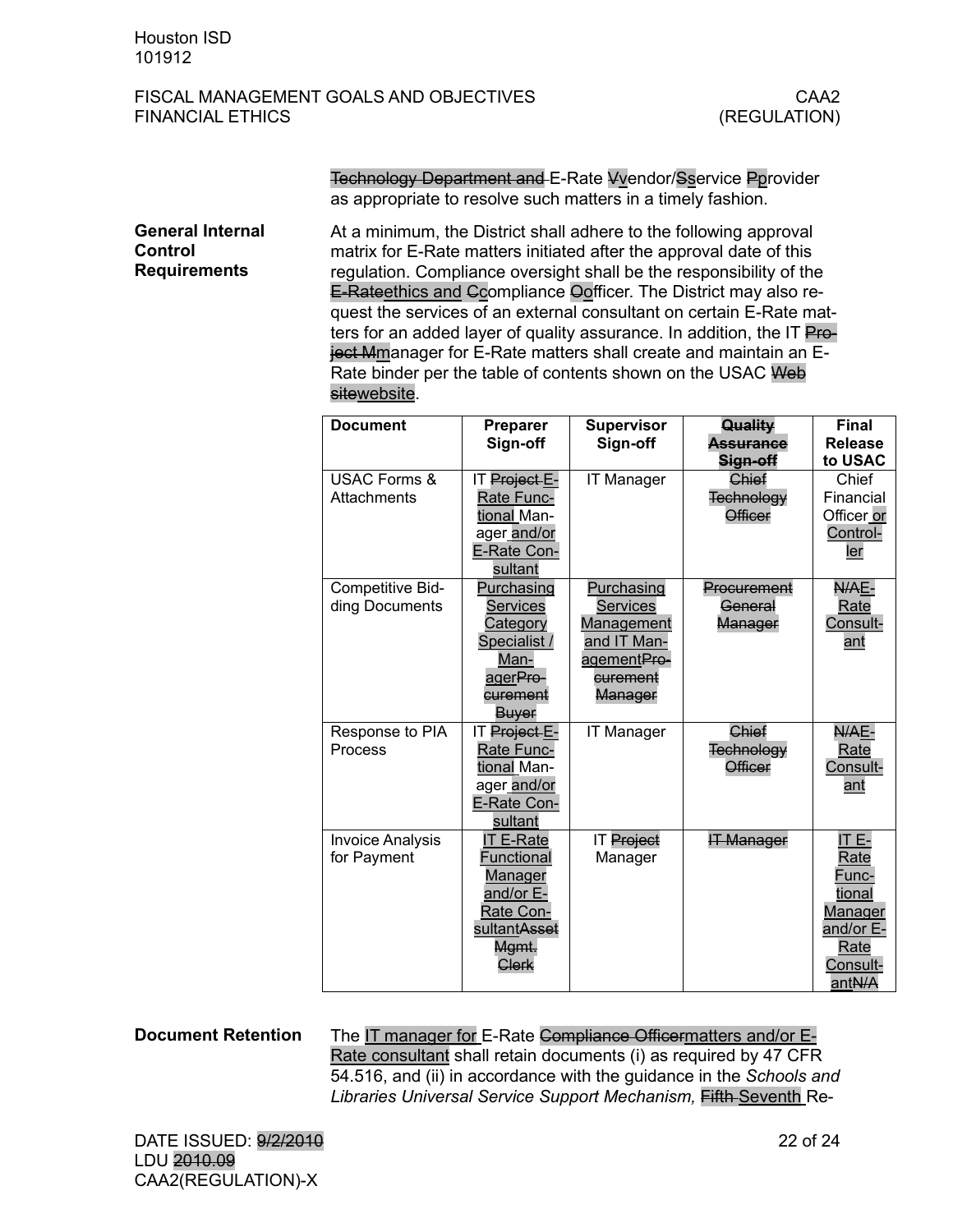|                                               | port and Order, 49 FCC Rcd 15808, 15823-25 (2004) 14-99<br>(adopted July 14, 2014) or such subsequent additional guidance as<br>the FCC may provide. In addition, the District shall retain all docu-<br>ments that are related to performance under this E-Rate Compli-<br>ance Agreement, including documents relevant to determining<br>compliance or noncompliance. Such documents shall be retained<br>for at least five years following the expiration of the Compliance<br>Agreement, and longer if E-Rate contracts executed between<br>Funding Year 2010 and Funding Year 2014 remain in effect. |  |  |
|-----------------------------------------------|-----------------------------------------------------------------------------------------------------------------------------------------------------------------------------------------------------------------------------------------------------------------------------------------------------------------------------------------------------------------------------------------------------------------------------------------------------------------------------------------------------------------------------------------------------------------------------------------------------------|--|--|
| <b>Consequences of</b><br>Noncompliance       | Noncompliance with the District's E-Rate Policy or E-Rate Ppro-<br>gram Rrules may be grounds for disciplinary action, including but<br>not limited to, criminal and civil prosecution, warning, censure, rep-<br>rimand, suspension, loss of pay and dismissal, cancellation of con-<br>tracts/commitments, recoupment of disbursed E-Rate funds, and<br>suspension/debarment from the E-Rate Pprogram.                                                                                                                                                                                                  |  |  |
| <b>Remedies for Non-</b><br><b>Compliance</b> | The E-Rate ethics and Gcompliance Oofficer shall communicate<br>and consult with the District's Office of Legal Services Department,<br>outside counsel, Superintendent's Cabinet, Superintendent, and/or<br>the Board of Education or USAC where appropriate, to address the<br>following areas, as necessary:                                                                                                                                                                                                                                                                                           |  |  |
|                                               | 1.<br>Material noncompliance or violations of the Compliance<br>Agreement or FCC E-Rate Pprogram Rrules;                                                                                                                                                                                                                                                                                                                                                                                                                                                                                                  |  |  |
|                                               | 2.<br>Suspension of funding; and                                                                                                                                                                                                                                                                                                                                                                                                                                                                                                                                                                          |  |  |
|                                               | Request for deadline extension; and<br>З.                                                                                                                                                                                                                                                                                                                                                                                                                                                                                                                                                                 |  |  |
|                                               | 4.3. FCC Aappeal/waiver process.                                                                                                                                                                                                                                                                                                                                                                                                                                                                                                                                                                          |  |  |
| <b>References</b>                             | See CAA(EXHIBIT) for a list of E-Rate Vendors/Service Providers,<br>including related officers and/or key employees, which is updated<br>at least quarterly.                                                                                                                                                                                                                                                                                                                                                                                                                                              |  |  |
| <b>Contact Information</b>                    | For questions relating to this regulation or any E-Rate matter, or to<br>report any known, alleged, or suspected noncompliance with the E-<br>Rate Pprogram Rules or the District's Compliance Policy, please<br>contact the following:                                                                                                                                                                                                                                                                                                                                                                   |  |  |
|                                               | E-RateOffice of Ethics and Compliance Office at (713) 556-<br>$\bullet$<br>6300 6095 or by e-mail at E-<br>RateComplianceOffice@houstonisd.org Eth-<br>ics@houstonisd.org, or                                                                                                                                                                                                                                                                                                                                                                                                                             |  |  |
|                                               | The HISD E-RateEthics Hotline at 1-800-483-2757455-9551.                                                                                                                                                                                                                                                                                                                                                                                                                                                                                                                                                  |  |  |
| <b>Maintenance</b><br><b>Responsibility</b>   | The E-Rateethics and Ccompliance Oofficer is responsible for<br>maintenance of this regulation.                                                                                                                                                                                                                                                                                                                                                                                                                                                                                                           |  |  |